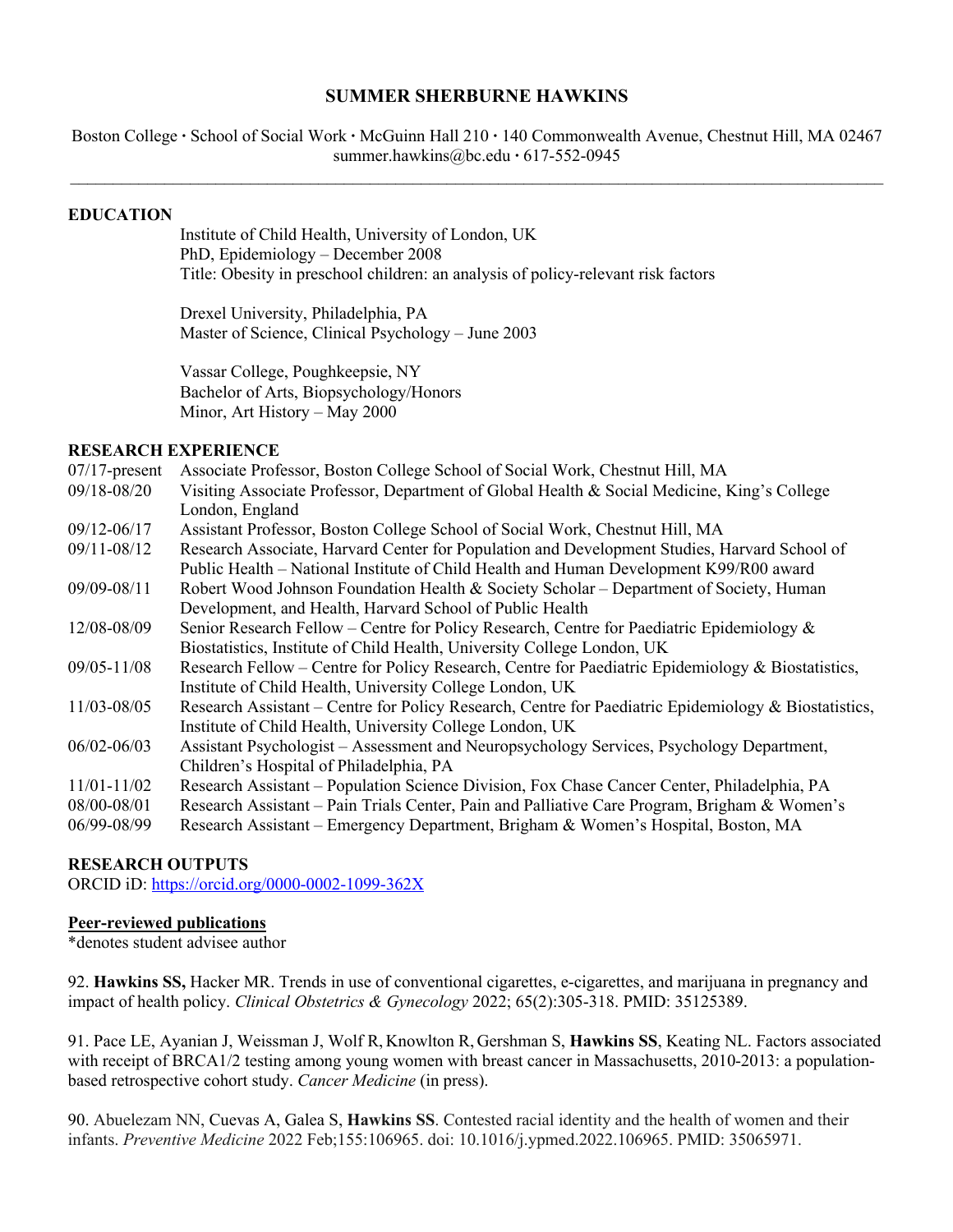89. Campos AP, **Hawkins SS**. Household and regional determinants of child stunting in rural Mexico. *Global Social Welfare Journal* 2022 Jan 28; https://doi.org/10.1007/s40609-022-00222-1.

88. **Hawkins SS**, Horvath K, Noble A, Baum CF. ACA and Medicaid expansion increased breast pump claims and breastfeeding for women with public and private insurance. *Women's Health Issues* 2022;32(2):114-121. PMID: 34802860.

87. \*Paul PL, Pace LE, **Hawkins SS**. Impact of contraceptive coverage policies on contraceptive use and risky sexual behaviors among adolescent girls in the United States. *Journal of Public Health* 2021 Nov 26;fdab387. doi: 10.1093/pubmed/fdab387. PMID: 34850208.

86. Campos AP, **Hawkins SS**. Does the association between maternal employment and breastfeeding duration vary by household income in Mexico? *Journal of Human Lactation* 2022; doi: 10.1177/08903344211072495. PMID: 35135366.

85. Pace LE, Saran I, **Hawkins SS**. Impact of Medicaid eligibility changes on long-acting reversible contraception use in Massachusetts and Maine. *Medical Care* 2022; 60(2):119-124. PMID: 34908011.

84. **Hawkins SS**, Wylie BJ, Hacker MR. Associations between electronic nicotine delivery systems and birth outcomes. *Journal of Maternal-Fetal & Neonatal Medicine* 2021;1-8. doi: 10.1080/14767058.2021.1929156. PMID: 34030564.

83. \*Campos AP, Vilar-Compte M, **Hawkins SS**. Cross-national comparison of breastfeeding, malnutrition and associated risk factors among Mexican-origin children living in Mexico and the US. *Cross-Cultural Research* (in press).

82. \*Campos AP, Vilar-Compte M, **Hawkins SS**. Association between breastfeeding and child overweight in Mexico. *Food and Nutrition Bulletin* 2021; 42(3):414-426. PMID: 34044629.

81. Geiger C, Sommers BD, **Hawkins SS**, Cohen JL. Medicaid expansions and preconception and early prenatal care for first-time mothers. *Health Services Research* 2021;56(4):691-701. PMID: 33905119.

80. **Hawkins SS**, Baum CF. Invited commentary: Evaluating intersectionality of policies and populations. *Pediatrics*  2021;147(5):e2020049586. PMID: 33875538.

79. **Hawkins SS**, Horvath K, Cohen J, Pace LE, Baum CF. The associations between ACA-related policy changes and a clinical recommendation with HPV vaccine initiation rates. *Cancer Causes & Control* 2021;32(7), 783-790. PMID: 33866458.

78. **Hawkins SS**, Horvath K, Cohen J, Pace LE, Baum CF. Impact of insurance-related Affordable Care Act policy changes on human papillomavirus vaccine completion. *BMC Public Health* 2021;21(1):304. PMID: 33549075. PMCID: PMC7866643.

77. **Hawkins SS,** Kruzik C, O'Brien M, Coley RL. Flavored tobacco product restrictions in Massachusetts associated with reductions in adolescent cigarette and e-cigarette use. *Tobacco Control* doi: 10.1136/tobaccocontrol-2020- 056159. PMID: 33504582.

76. Wylie BJ, Hauptman M, Hacker MR, **Hawkins SS**. Understanding rising electronic cigarette use. *Obstetrics & Gynecology* 2021;137(3):521-527. PMID: 33543893.

75. **Hawkins SS**, Chung-Hall J, Craig L, Fong GT, Borland R, Cummings KM, Levy D, Hitchman SC. Support for minimum legal sales age laws to 21 across Australia, Canada, England and US: Findings from the 2018 ITC Four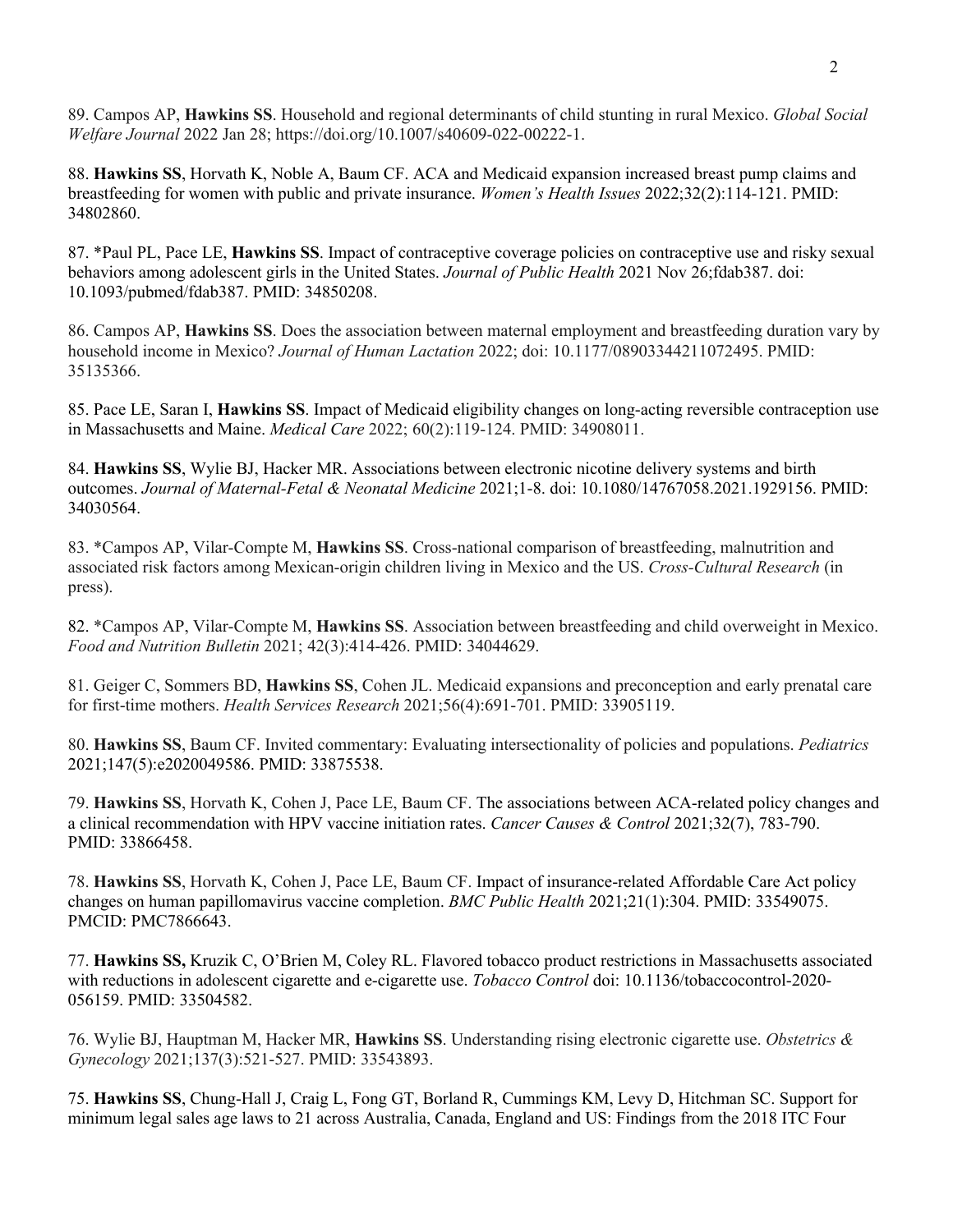Country Smoking and Vaping Survey. *Nicotine & Tobacco Research* 2020;22(12):2266-2270. PMID: 32609835. PMCID: PMC7733059.

74. Coley RL, Kruzik C, Ghiani M, Carey N, **Hawkins SS**, Baum CF. Recreational marijuana legalization and adolescent use of marijuana, tobacco, and alcohol. *Journal of Adolescent Health* 2021; 69(1):41-49. PMID: 33243722.

73. \*Campos AP, Vilar-Compte M, **Hawkins SS**. Association between breastfeeding and child stunting in Mexico. *Annals of Global Health* 2020;86(1):145. PMID: 33262934. PMCID: PMC7678557.

72. Yimsaard P, McNeill A, Yong H-H, Cummings KM, Chung-Hall J, **Hawkins SS**, Quah ACK, Fong GT, O'Connor RJ, Hitchman S. Gender differences in reasons for using electronic cigarettes and product characteristics: Findings from the 2018 ITC Four Country Smoking and Vaping Survey. *Nicotine & Tobacco Research* 2021;23(4):678-686. PMID: 32996566. PMCID: PMC7976932.

71. Levin SR, **Hawkins SS**, Farber A, Goodney PP, Osborne NH, Tan T-W, Malas MB, Siracuse JJ. Impact of state tobacco control policies on active smoking at the time of intervention for intermittent claudication. *Journal of Vascular Surgery* 2021;73(5):1759-1768.e1. PMID: 33098941.

70. Abuelezam NN, Cuevas A, El-Sayed AM, Galea S, **Hawkins SS**. Infant health for Arab and Non-Arab mothers identifying as White, Black, or Other in Massachusetts. *American Journal of Preventive Medicine* 2021;60(1):64-71. PMID: 33019995.

69. \*Dow-Fleisner SJ, Pandey S, Baum C, **Hawkins SS**. Heterogeneity in child health and wellbeing in the context of maternal depression: A latent profile analysis. *Journal of the Society for Social Work and Research* 2021;12(1):131- 154.

68. Pace LE, Baum CF, Horvath K, Raja SC, Cohen J, **Hawkins SS**. BRCA1/2 testing in Massachusetts among women with private insurance or Medicaid, 2011-2015. *Medical Care* 2020;58(11):963-967. PMID: 32925457.

67. Abuelezam N, Cuevas A, Galea S, **Hawkins SS**. Maternal health behaviors and infant health outcomes among Arab American and non-Hispanic White mothers in Massachusetts, 2012-2016. *Public Health Reports* 2020;135(5):658-667. PMID: 32805192. PMCID: PMC7485048.

66. **Hawkins SS,** Ghiani M, Harper S, Baum CF, Kaufman JS. Impact of state-level changes on maternal mortality: a population-based, quasi-experimental study. *American Journal of Preventive Medicine* 2020;58(2):165-174. PMID: 31859173.

65. **Hawkins SS**, Wylie BJ, Hacker MR. Use of ENDS and cigarettes during pregnancy. *American Journal of Preventive Medicine* 2020;58(1):122-128. PMID: 31862099.

64. Sabbath EL, **Hawkins SS**, Baum CF. State-level changes in firearm laws and workplace homicide rates: United States, 2011 to 2017. *American Journal of Public Health* 2019; 19:e1-e7. PMID: 31855477. PMCID: PMC6951380.

63. Haakenstad A, **Hawkins SS**, Pace LE, Cohen J. Rural-urban disparities in colonoscopies after the elimination of patient cost-sharing by the Affordable Care Act. *Preventive Medicine* 2019; 129:105877. PMID: 31669176.

62. **Hawkins SS,** Baum CF. Associations of tobacco control policies and birth defects. *Preventive Medicine* 2019; 127:105791. PMID: 31398414.

61. **Hawkins SS,** Baum CF. The downstream effects of state tobacco control policies on birth outcomes. *Drug and Alcohol Dependence* 2019; 205:107634. PMID: 31669802.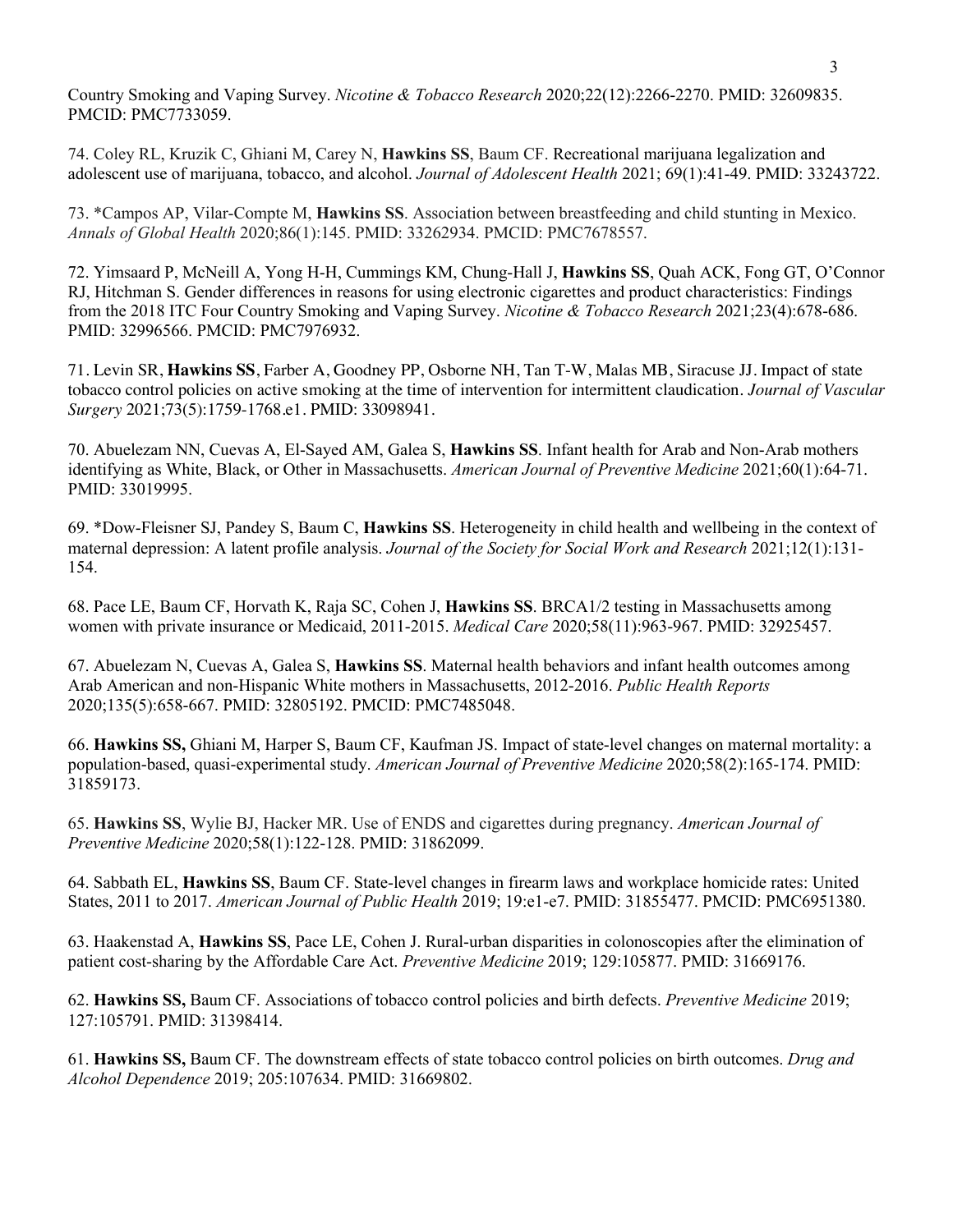60. \*Wyman Battalen A, Goldberg A, Brodzinsky DM, McRoy RG, **Hawkins SS**. Heterosexual and sexual minority adoptive parents' help-seeking and service satisfaction of pediatricians and mental health providers. *Developmental Child Welfare* 2019;1(3):233–250.

59. **Hawkins SS**, Kull M, Baum CF. US state cigarette tax increases and smoke-free legislation in relation to cigarette expenditure across household socioeconomic circumstances: a quasi-experimental study. *Addiction* 2019;114(4):721- 729. PMID: 30461118.

58. \*Ghiani M, **Hawkins SS**, Baum CF. Gun laws and suicide. *American Journal of Epidemiology* 2019;188(7):1254- 1261. PMID: 30874719.

57. **Hawkins SS,** Baum CF, Rifas-Shiman SL, Oken E, Taveras EM. Examining associations between perinatal and postnatal risk factors for childhood obesity using sibling comparisons. *Childhood Obesity* 2019;15(4):254-261. PMID: 30883194. PMCID: PMC6622557.

56. \*Ghiani M, **Hawkins SS**, Baum CF. Gun laws and school safety. *Journal of Epidemiology and Community Health* 2019;73(6):509-515. PMID: 30898852.

55. Coley RL, **Hawkins SS**, Ghiani M, Kruzik C, Baum CF. A quasi-experimental evaluation of marijuana policies and youth marijuana use. *American Journal of Drug and Alcohol Abuse* 2019;45(3):292-303. PMID: 30764656.

54. **Hawkins SS**, Ghiani M, Baum CF. Associations between state tobacco control policies and adolescent ENDS use. *Journal of Public Health Management & Practice* 2019;25(6):529-536. PMID: 30180120.

53. Rifas-Shiman SL, Gillman MW, **Hawkins SS**, Taveras EM, Kleinman KP. Association of cesarean delivery with Body Mass Index z score at age 5 years*. JAMA Pediatrics* 2018;172(8):777-779. PMID: 29889944. PMCID: PMC6142919.

52. **Hawkins SS,** Noble A, Baum CF. Invited commentary: Policy evaluation with incomplete data: Assessing the ACA breastfeeding provision. *American Journal of Public Health* 2018;108(2):164-166. PMID: 29320288. PMCID: PMC5846603.

51. **Hawkins SS**, \*Bach N, Baum CF. Impact of tobacco control policies on adolescent smokeless tobacco and cigar use: a difference-in-differences approach. *BMC Public Health* 2018;18(1):154. PMID: 29444658. PMCID: PMC5813367.

-Invited to write BMC Series blog

http://blogs.biomedcentral.com/bmcseriesblog/2018/02/15/higher-cigarette-taxes-may-increase-use-ofchewing-tobacco-and-cigars-in-adolescents/

50. \*Leong AD, Berzin SC, **Hawkins SS**. Immigrant parent involvement in Government funded early childhood education programming: An examination of FACES data. *Early Child Development and Care* 2019;189(12), 2018- 2031.

49. \*Dow-Fleisner S, **Hawkins SS**. Child physical wellbeing in the context of maternal depression: Understanding the influence of risk and protective factors. *Social Work Research* 2018;42(2):95-105.

48. Cheng ER, Taveras EM, **Hawkins SS**. Paternal acculturation and maternal health behaviors: Influence of father's ethnicity and place of birth. *Journal of Women's Health* 2018;27(5):724-732. PMID: 29087779.

47. **Hawkins SS**, Noble A, Baum CF. Effect of the Affordable Care Act on disparities in breastfeeding: The case of Maine. *American Journal of Public Health* 2017;107(7):1119-1121. PMID: 2850483. PMCID: PMC5463206.

46. \*Axelrad H, Sabbath EL, **Hawkins SS**. The 2008-2009 Great Recession and employment outcomes among older workers. *European Journal of Ageing* 2017;15(1):35-45. PMID: 29531513. PMCID: PMC5840090.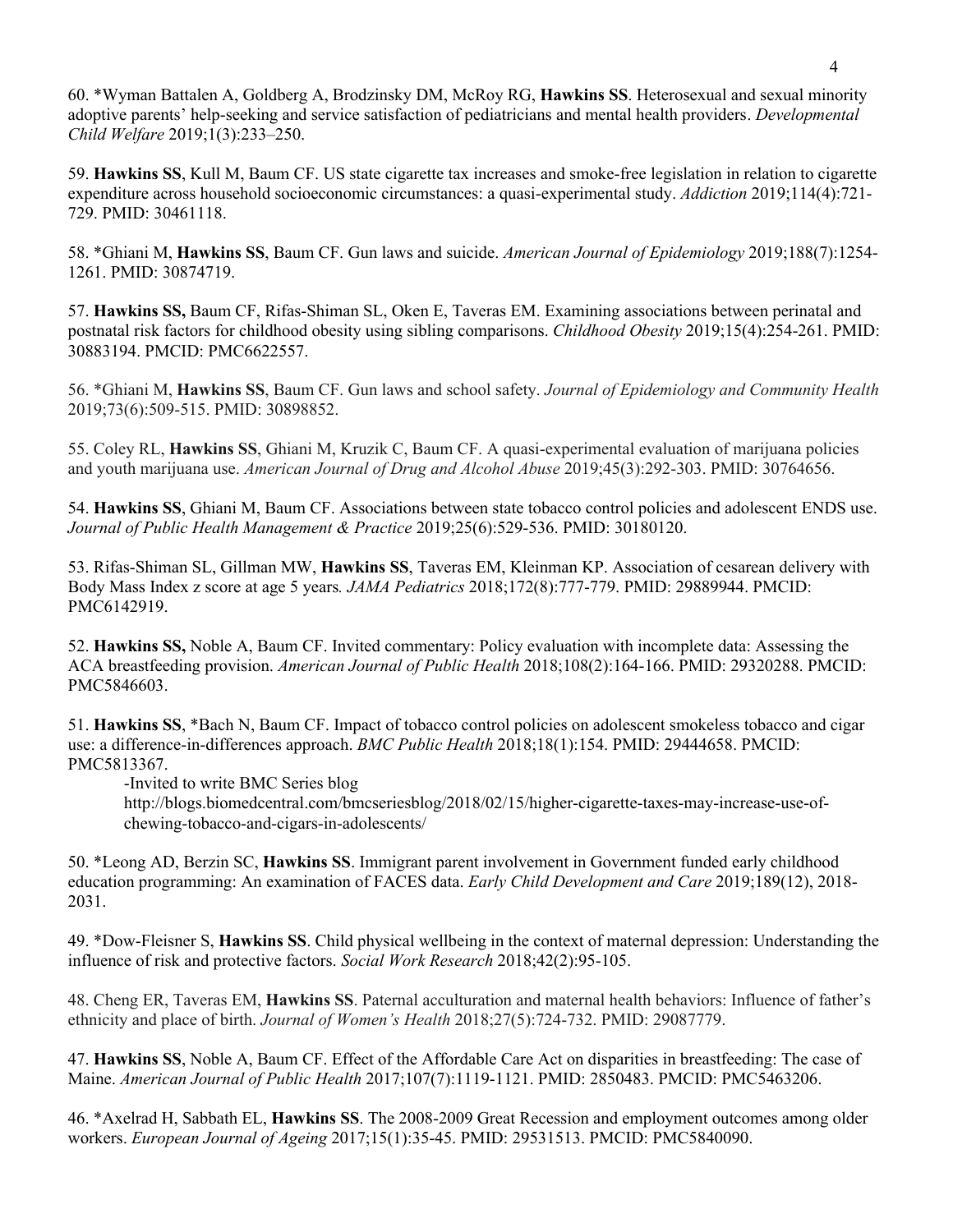45. Shafer EF, **Hawkins SS**. The impact of sex of child on breastfeeding in the United States. *Maternal and Child Health Journal* 2017; 21(11): 2114-2121. PMID: 28755041.

44. **Hawkins SS**, Rifas-Shiman SL, Gillman MW, Taveras EM. Racial differences in crossing major growth percentiles in infancy. *Archives of Disease in Childhood* 2017 Feb 23. doi: 10.1136/archdischild-2016-311238. PMID: 28232459.

43. \*Axelrad H, Sabbath EL, **Hawkins SS**. The impact of the 2008 recession on the health of older workers: data from 13 European countries. *European Journal of Public Health* 2017;27(4):647-652. PMID: 28961877. PMCID: PMC6251540.

42. **Hawkins SS**, Hristakeva S, Gottlieb M, Baum CF. Reduction in emergency department visits for children's asthma, ear infections, and respiratory infections after the introduction of state smoke-free legislation. *Preventive Medicine* 2016;89:278-285. PMID: 27283094.

41. Cheng ER, **Hawkins SS**, Rifas-Shiman SL, Gillman MW, Taveras EM. Association of missing paternal demographics on infant birth certificates with perinatal risk factors for childhood obesity. *BMC Public Health* 2016;16(1):453. PMID: PMID: 27411308. PMCID: PMC4944478.

40. **Hawkins SS**, Takeuchi DT. Social determinants of inadequate sleep in US children and adolescents. *Public Health* 2016;138:119-126. PMID: 27207726. PMCID: PMC5012907.

39. **Hawkins SS**, \*Bach N, Baum CF. Impact of tobacco control policies on adolescent smoking. *Journal of Adolescent Health* 2016;58(6):679-685. PMID: 27151762. PMCID: PMC4877221.

38. **Hawkins SS**, Gillman MW, Rifas-Shiman SL, Kleinman KP, Mariotti M, Taveras EM. The Linked CENTURY Study: Linking three decades of clinical and public health data to examine disparities in childhood obesity. *BMC Pediatrics* 2016;16(1):32. PMID: 26961130. PMCID: PMC4784443.

37. **Hawkins SS,** Baum CF. Invited commentary: An interdisciplinary approach for policy evaluation. *American Journal of Epidemiology* 2016;183(6):539-541. PMID: 26946396. PMCID: PMC5013927.

36. Edmonds JK, **Hawkins SS**, Cohen BB. Variation in vaginal birth after cesarean by maternal race and detailed ethnicity. *Maternal and Child Health Journal* 2016;20(6):1114-1123. PMID: 26699791. PMCID: PMC4873391.

35. **Hawkins SS**, \*Dow-Fleisner S, Noble A. Breastfeeding and the Affordable Care Act. *Pediatric Clinics of North America* 2015;62(5):1071-1091. PMID: 26318941. PMCID: PMC4555840.

34. Calvo R, **Hawkins SS**. Disparities in quality of healthcare of children from immigrant families in the US. *Maternal and Child Health Journal* 2015;19(10):2223-2232. PMID: 25987471. PMCID: PMC4575861.

33. **Hawkins SS**, Stern AD, Baum CF, Gillman MW. Evaluating the impact of the Baby-Friendly Hospital Initiative on breastfeeding rates: a multi-state analysis. *Public Health Nutrition* 2015; 18(2):189-197. PMID: 24625787. PMCID: PMC4163534.

-Selected as Nutrition Society Paper of the Month July 2014

http://www.nutritionsociety.org/blog/Baby-Friendly-Hospital-Initiative

32. **Hawkins SS**, Baum CF, Oken E, Gillman MW. Associations of tobacco control policies with birth outcomes. *JAMA Pediatrics* 2014;168(11):e142365. PMID: 25365250. PMCID: PMC4240616.

31. **Hawkins SS**, Cohen BB. Affordable Care Act standards for race and ethnicity mask disparities in maternal smoking during pregnancy. *Preventive Medicine* 2014;65:92-95. PMID: 24823903. PMCID: PMC4101033.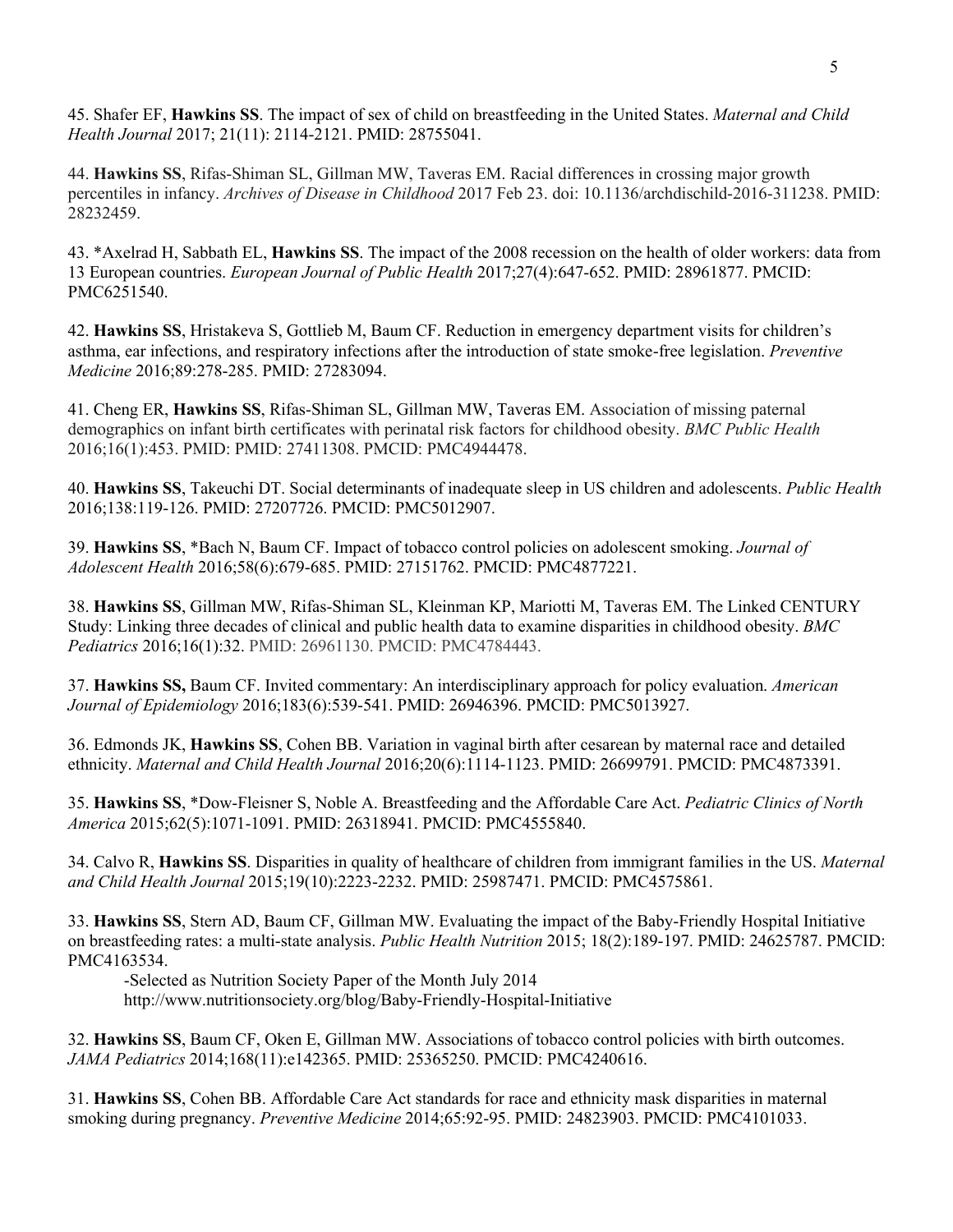30. **Hawkins SS**, Baum CF. Impact of state cigarette taxes on disparities in maternal smoking during pregnancy. *American Journal of Public Health* 2014;104(8):1464-1470. PMID: 24922149. PMCID: PMC4103241.

29. **Hawkins SS**, Gillman MW, Shafer EF, Cohen BB. Acculturation and maternal health behaviors: findings from the Massachusetts birth certificate. *American Journal of Preventive Medicine* 2014;47(2):150-159. PMID: 24951043. PMCID: PMC4106991.

28. **Hawkins SS**, Dacey C, Gennaro S, Keshinover T, Gross S, Gibeau A, Lulloff A, Aldous KM. Secondhand smoke exposure among nonsmoking pregnant women in New York City*. Nicotine & Tobacco Research* 2014;16(8):1079- 1084. PMID: 24642590. PMCID: PMC4110923.

27. Edmonds JK, **Hawkins SS**, Cohen BB. The influence of detailed maternal ethnicity on cesarean delivery: findings from the Massachusetts birth certificate. *Birth* 2014;41(3):290-298. PMID: 24750358. PMCID: PMC4139447.

26. **Hawkins SS**, Stern AD, Baum CF, Gillman MW. Compliance with the Baby-Friendly Hospital Initiative and impact on breastfeeding rates. *Archives of Disease in Childhood - Fetal and Neonatal Edition* 2014;99(2): F138-43. PMID: 2427761. PMCID: PMC4090088.

25. **Hawkins SS**, Berkman L. Identifying infants at high-risk for secondhand smoke exposure. *Child: Care, Health & Development* 2014;40(3):441-445. PMID: 23551113. PMCID: PMC3833868.

24. **Hawkins SS**, Stern AD, Gillman MW. Do state breastfeeding laws in the USA promote breastfeeding? *Journal of Epidemiology and Community Health* 2013;67(3):250-256. PMID: 23087383. PMCID: PMC3574222.

23. \*Nguyen, TT, **Hawkins SS**. Current state of US breastfeeding laws. *Maternal & Child Nutrition* 2013;9(3):350- 358. PMID: 22236439. PMCID: PMC6860490.

22. **Hawkins SS**, Chandra A, Berkman L. The impact of tobacco control policies on disparities in children's secondhand smoke exposure. *Maternal and Child Health Journal* 2012;16(Suppl 1):S70-77. PMID: 22456987.

21. **Hawkins SS,** Berkman L. Parental home smoking policies: the protective effect of having a young child in the household. *Preventive Medicine* 2011;53:61-63. PMID: 21679724.

20. **Hawkins SS**, Torres B, Simpson May G, Cohen BB. Setting the standards for collecting ethnicity data in the Commonwealth of Massachusetts. *Journal of Public Health Management and Practice* 2011;17:550-553. PMID: 21964360.

19. **Hawkins SS**, Berkman L. Increased tobacco exposure in older children and its effect on asthma and ear infections. *Journal of Adolescent Health* 2011;48:647-650. PMID: 21575830.

18. **Hawkins SS**, Cole TJ, Law C. Examining smoking behaviours among parents from the UK Millennium Cohort Study after the smoke-free legislation in Scotland. *Tobacco Control* 2011;20:112-118. PMID: 21076118.

17. Griffiths LJ, **Hawkins SS**, Cole TJ, Dezateux C, the Millennium Cohort Study Child Health Group. Risk factors for rapid weight gain in preschool children: findings from a UK-wide prospective study. *International Journal of Obesity* 2010;34:624-632. PMID: 20125100.

16. **Hawkins SS,** Law C, Graham H. Lifecourse influences on maternal smoking before pregnancy and postpartum among women from ethnic minority groups. *European Journal of Public Health* 2010;20:339-345. PMID: 19884158.

15. Graham H, **Hawkins SS**, Law C. Lifecourse influences on women's smoking before, during and after pregnancy. *Social Science & Medicine* 2010;70:582-587. PMID: 19932931.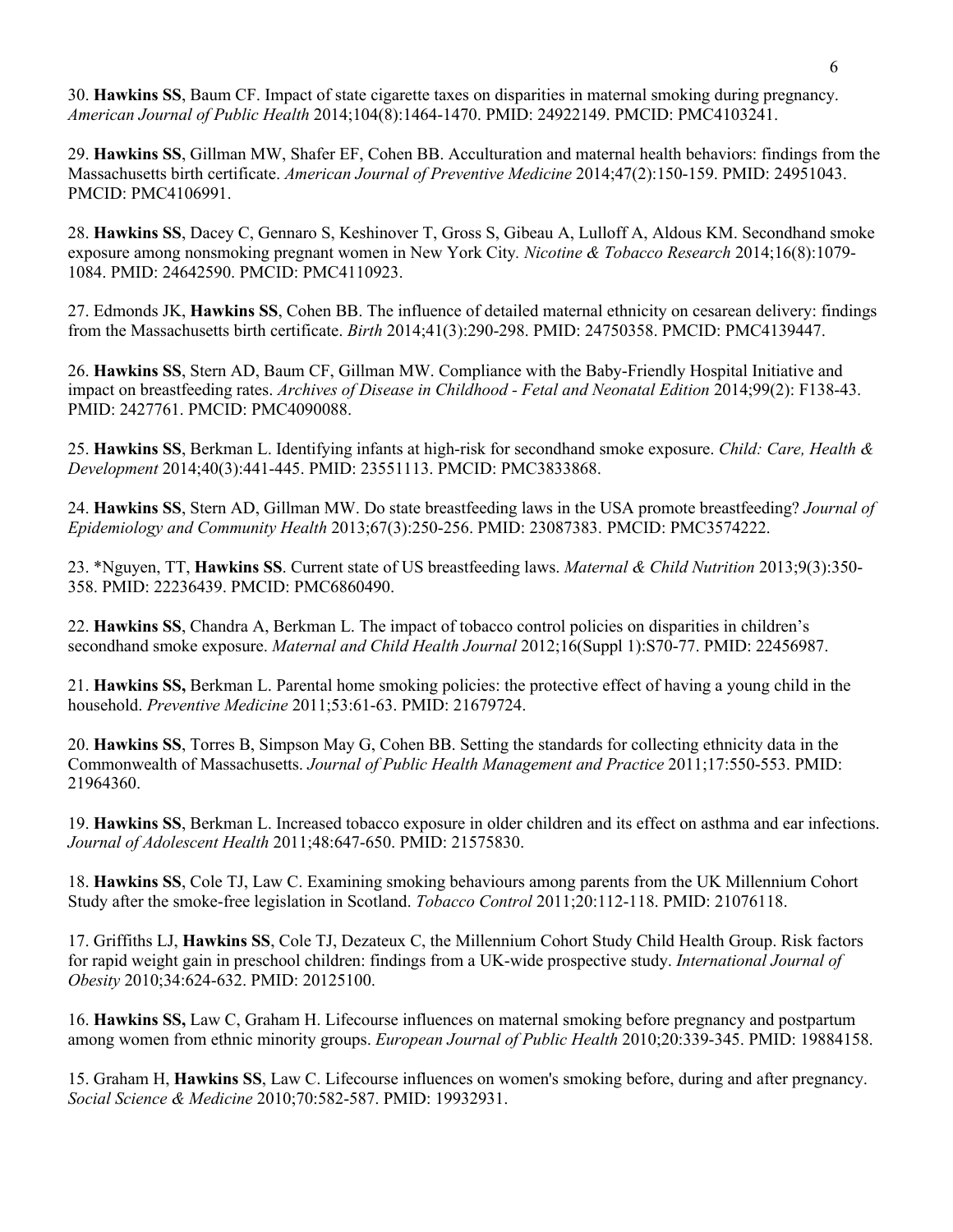14. **Hawkins SS,** Cole TJ, Law C, the Millennium Cohort Study Child Health Group. Examining the relationship between maternal employment and health behaviours in 5-year-old British children. *Journal of Epidemiology and Community Health* 2009;63:999-1004. PMID: 19789171.

13. **Hawkins SS,** Cole TJ, Law C, the Millennium Cohort Study Child Health Group. An ecological systems approach to examining risk factors for early childhood overweight: findings from the UK Millennium Cohort Study. *Journal of Epidemiology and Community Health* 2009;63:147-155. PMID: 18801795. PMCID: PMC2678539.

12. **Hawkins SS,** Pearce A, Cole TJ, Law C, the Millennium Cohort Study Child Health Group. Perceived and objective measures of the neighbourhood environment and overweight in preschool children and their mothers. *International Journal of Pediatric Obesity* 2009;4:183-192. PMID: 19085539.

11. Griffiths LJ, Smeeth L, **Hawkins SS,** Cole TJ, Dezateux C, the Millennium Cohort Study Child Health Group. Effects of infant feeding practice on weight gain from birth to 3 years of age. *Archives of Disease in Childhood* 2009;94:577-582. PMID: 19019884.

10. **Hawkins SS, \***Lamb K, Cole TJ, Law C, the Millennium Cohort Study Child Health Group. Influence of moving to the UK on maternal health behaviours: prospective cohort study. *British Medical Journal* 2008;336:1052-1055. PMID: 18403500. PMCID: PMC2375984.

9. **Hawkins SS,** Griffiths LJ, Cole TJ, Dezateux C, Law C, the Millennium Cohort Study Child Health Group. Regional differences in overweight: an effect of people or place? *Archives of Disease in Childhood* 2008;93:407-413. PMID: 18089633. PMCID: PMC2679152.

8. **Hawkins SS,** Cole TJ, Law C, the Millennium Cohort Study Child Health Group. Maternal employment and early childhood overweight: findings from the UK Millennium Cohort Study. *International Journal of Obesity* 2008;32:30- 38. PMID: 17637703. PMCID: PMC2679151.

7. **Hawkins SS,** Griffiths LJ, Dezateux C, Law C, the Millennium Cohort Study Child Health Group. The impact of maternal employment on breastfeeding duration in the UK Millennium Cohort Study. *Public Health Nutrition* 2007;10:891-896. PMID: 17381907.

6. **Hawkins SS,** Griffiths LJ, Dezateux C, Law C, the Millennium Cohort Study Child Health Group. Maternal employment and breast feeding initiation: findings from the Millennium Cohort Study. *Paediatric & Perinatal Epidemiology* 2007;21:242-247. PMID: 17439534.

5. **Hawkins SS**, Law C. A review of risk factors for overweight in preschool children: a policy perspective. *International Journal of Pediatric Obesity* 2006;1:195-209. PMID: 17907326.

4. **Hawkins SS,** Radcliffe J. Current measures of posttraumatic stress disorder for children and adolescents. *Journal of Pediatric Psychology* 2006;31:420-430. PMID: 15947119.

3. **Hawkins SS,** Law C. Patterns of research activity related to government policy: a UK web-based survey. *Archives of Disease in Childhood.* 2005;90:1107-1111. PMID: 16243861. PMCID: PMC1720150.

2. Katz NP, **Sherburne S**, Beach M, Rose RJ, Vielguth J, Bradley J, Fanciullo GJ. Behavioral monitoring and urine toxicology testing in patients on long-term opioid therapy. *Anesthesia and Analgesia* 2003;97:1097-1102. PMID: 14500164.

1. Zane R, McAfee AT, **Sherburne S**, Billeter G, Barsky AJ. Panic disorder and emergency services utilization. *Academic Emergency Medicine* 2003;10:1065-1069. PMID: 14525739.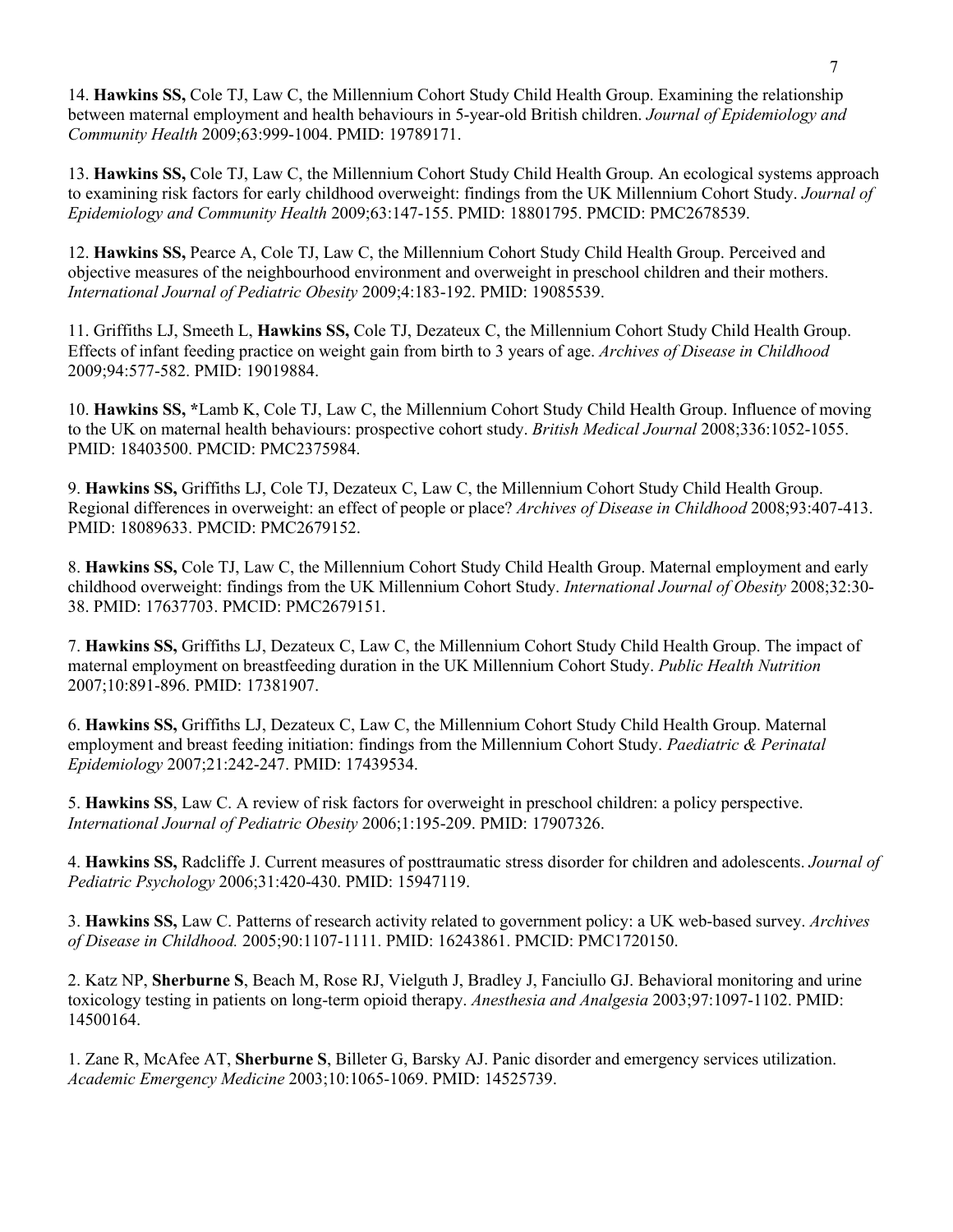#### **Book chapters**

6. **Hawkins SS**. Social and behavioral influences on child health and development. In P. Landrigan & R. Etzel (eds), *Textbook of Children's Environmental Health, Second Edition*. New York: Oxford University Press, 2023.

5. **Hawkins SS**. Addressing health disparities among families: policy approaches to improve infant health. In P. Landrigan, & A. Vicini A. (eds), Journal of Moral Theology/CTEWC Book Series. Vol. 1, *Ethical Challenges in Global Public Health*. Available from https://jmt.scholasticahq.com/issue/3180-vol-1-issue-ctewc-book-series-1-2021

4. **Hawkins SS**, Oken E, Gillman MW. Early in the life course: time for obesity prevention. In N. Halfon, C. Forrest, R. Lerner, & E.M. Faustman (eds), *Handbook of Life Course Health Development Science*. New York: Springer, 2017. PMID: 31314285.

3. Griffiths LJ, **Hawkins SS**, Cole TJ, Law C, Dezateux C. Childhood overweight and obesity. In K. Hansen & H. Joshi (eds), *Children of the 21st Century (Volume 2): the First Five Years*. Bristol: The Policy Press, 2010.

2. **Hawkins SS,** Radcliffe J. Current measures of PTSD for children and adolescents. In A. Vittoria (ed), *Post-Traumatic Syndromes in Childhood and Adolescence: A Handbook of Research and Practice*. Hoboken: Wiley-Blackwell, 2010.

1. **Hawkins SS**, Manne SL. Social support and traumatic stress. In D. Catherall (ed), *The Handbook of Stress, Trauma and the Family*. New York: Brunner-Routledge, 2004.

#### **Other research outputs**

Royal College of Physicians. *Smoking and Health 2021: a coming of age for tobacco control?* London: Royal College of Physicians; 2021. Contributing author for Section 4.6.1: Age of sale restrictions. https://www.rcplondon.ac.uk/projects/outputs/smoking-and-health-2021-coming-age-tobacco-control

**Hawkins SS**. (18 February 2020). Maternal mortality is worse in Washington, DC than Syria. Abortion access is one reason why. *NBC Think.* Online publication: https://www.nbcnews.com/think/opinion/maternal-mortality-worsewashington-d-c-syria-abortion-access-one-ncna1136446

**Hawkins SS**, Cole T, Dezateux C. *Childhood obesity*. Briefing 12, June 2007. Online publication: http://www.cls.ioe.ac.uk/downloads/MCS2\_ChildObesity.pdf

Dezateux C, Sullivan A, **Hawkins SS**, Cole TJ, Joshi H. *Child health*. Millennium Cohort Study Second Survey: A User's Guide to Initial Findings. London: Institute of Education, University College London, 2007. Publication: http://www.cls.ioe.ac.uk/studies.asp?section=0001000200010012

**Hawkins SS**, Law C. Letter, *International Journal of Epidemiology* 2006; 35, 1101.

**Hawkins SS**. Book review: Obesity prevention and public health. *Archives of Disease in Childhood* 2006; 91, 718.

**Hawkins SS**. Book review: status syndrome. *Psychology, Health, and Medicine* 2005;10:225-226.

**Hawkins SS,** Law C. *Identifying Current Research Activity for Child Health*. Report to Department of Health (England), 2004.

### **GRANTS**

01/2022- Boston College William F. Connell School of Nursing 2021 Innovation Grant – titled, *Associations* 12/2022 *between cannabis policies, cannabis use and patient-provider communication among cancer survivors: A cross-sectional survey* (\$20,000) Role: Co-I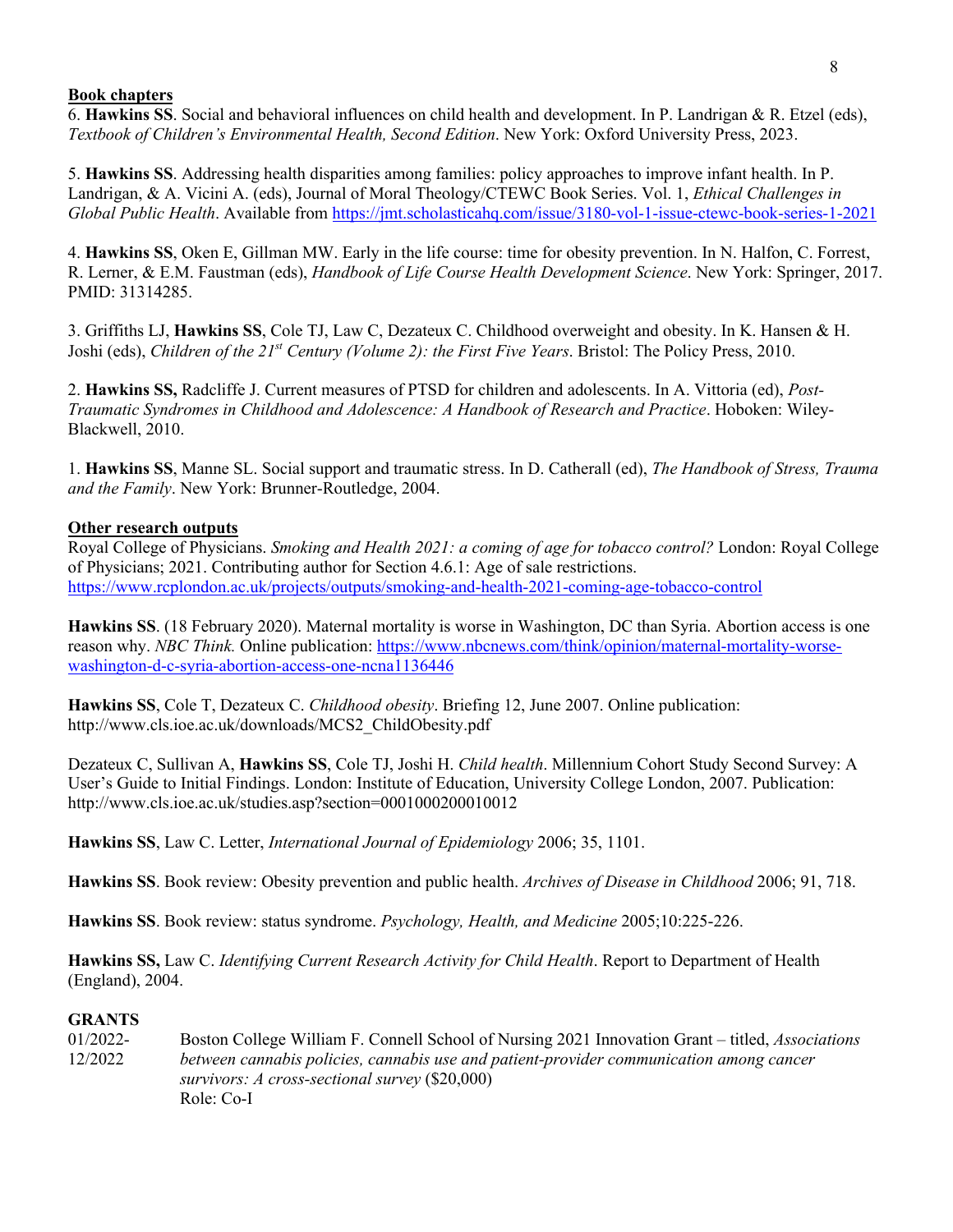| $09/2021 -$<br>08/2023 | National Cancer Institute & FDA Center for Tobacco Products (R21CA268199) – titled, Impact<br>analysis of flavor restrictions and tobacco 21 policies on youth tobacco use (\$430,375)<br>Role: PI                                    |
|------------------------|---------------------------------------------------------------------------------------------------------------------------------------------------------------------------------------------------------------------------------------|
| $06/2021 -$<br>05/2022 | Boston College Schiller Institute Grants for Exploratory Collaborative Scholarship (SIGECS) program<br>$-$ titled, Evaluating the health impacts of disasters on youth (\$50,000)<br>Role: Co-PI (with Betty Lai)                     |
| 07/2019-<br>12/2021    | American Lung Association Public Policy Research Award (PP- 625245) - titled, Impact of tobacco<br>control and air quality policies on disparities in prenatal smoking and birth outcomes (\$100,000)<br>Role: PI                     |
| 09/2019-<br>05/2022    | Boston College Institute of Liberal Arts, for project titled, <i>Data analytics for social impact</i> (\$30,000)<br>Role: PI                                                                                                          |
| 09/2018-<br>08/2021    | National Institute of Health/Agency for healthcare Research and Quality (R01 HS026485-01) – titled,<br>Advanced risk adjusters and predictive formulas for ICD-10 based risk adjustment (PI: Randall Ellis)<br>Role: Consultant       |
| 04/2018                | Marion and Jasper Whiting Foundation Fellowship for travel to World Health Organization in Geneva,<br>Switzerland and Copenhagen, Denmark (\$3,344)                                                                                   |
| 01/2017-<br>06/2020    | American Cancer Society (130217 - RSGI-16-251-01 - CPHPS) - titled, Impact of the ACA on the<br>prevention and early detection of women's cancers (\$717,000)<br>Role: PI                                                             |
| 07/2016                | Boston College, Kolvenbach grant to develop collaborations between Medical Humanities and Global<br>Public Health (\$1,000)                                                                                                           |
| 02/2015                | Boston College, Teaching, Advising and Mentoring Expense Grant to attend 'Teaching by case<br>method: principles and practice for public health educators' at the Harvard T.H. Chan School of Public<br>Health in June 2015 (\$1,790) |
| 09/2014-<br>08/2017    | Boston College, Institute of Liberal Arts for project titled, Global public health and the liberal arts:<br>Experiential learning at $BC$ (\$14,000)<br>Role: PI                                                                      |
| 05/2014                | Boston College, Vice Provost Research Supplement to purchase data (\$8,025)                                                                                                                                                           |
| 03/2013                | Boston College, Research Incentive Grant for project titled, Tobacco control policies and health care<br>reform: Identifying policy levers to address disparities in child health (\$15,000)<br>Role: PI                              |
| 09/2011-<br>08/2016    | National Institute of Child Health and Human Development - K99/R00 award (R00HD068506) titled,<br>Early determinants of childhood obesity: etiology, disparities, policy analysis (\$880,000)                                         |
| 11/2010                | Robert Wood Johnson Health and Society Scholars Pilot Awards at Harvard University - competitive<br>grant titled, Examining the multiple layers of influence on disparities in breastfeeding (\$10,000)<br>Role: Co-I                 |
| 05/2010                | Robert Wood Johnson Health and Society Scholars Pilot Awards at Harvard University - competitive<br>grant titled, The impact of policy changes on maternal health behaviors and infant outcomes (\$10,000)<br>Role: PI                |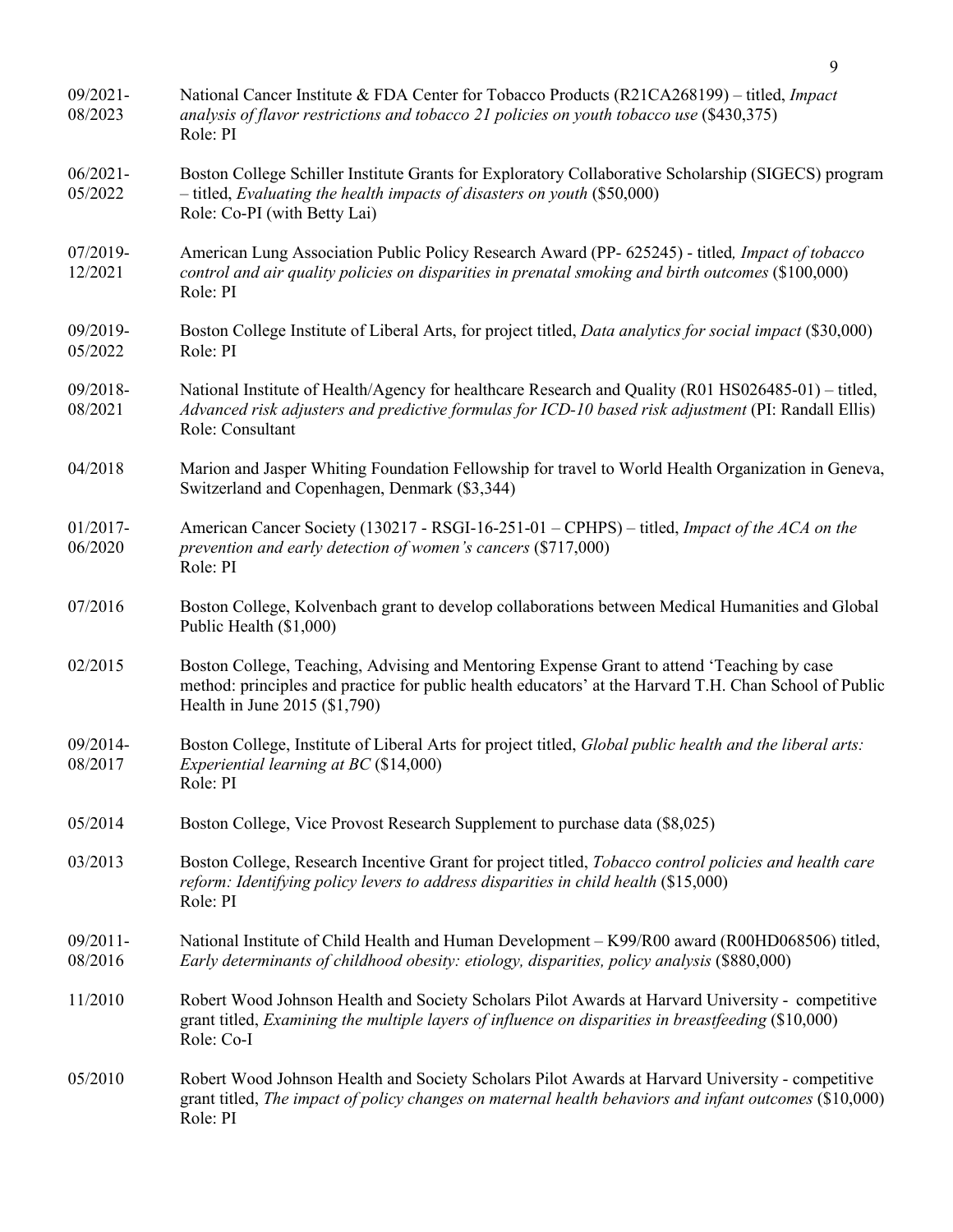| 2009-2011    | Robert Wood Johnson Foundation – Health & Society Scholar – 2-year post-doctoral fellowship                                                                                                                                                          |
|--------------|------------------------------------------------------------------------------------------------------------------------------------------------------------------------------------------------------------------------------------------------------|
| 2005-2008    | Department of Health (England) – Researcher Development Award – 3-year fellowship for<br>doctoral study                                                                                                                                              |
| 2008         | Selected for the Summer Institute in Reproductive and Perinatal Epidemiology – National Institute of<br>Child Health & Human Development and CIHR's Institute of Human Development                                                                   |
| 2008<br>2007 | University College London Graduate School poster competition – runner-up for Biomedical Sciences<br>European Association for the Study of Obesity – Travel Grant for Allied Health Professionals to<br>attend European Congress on Obesity, Budapest |
| 2007         | UCL Graduate School Travel Grant to attend Society for Social Medicine, Cork                                                                                                                                                                         |
| 2006         | Institute of Child Health poster competition – second prize for first year students                                                                                                                                                                  |
| 2005         | ICH Dean's Travel Fund to attend Society for Social Medicine, Glasgow                                                                                                                                                                                |
| 2002         | The Margaret Floy Washburn Fund – Vassar College scholarship for master's degree                                                                                                                                                                     |

### **TEACHING EXPERIENCE**

- Summer 2022 *Public Health in a Global Society (taught in Copenhagen, Denmark)*, BC undergraduate (11 students)
- Spring 2022 *Data Analytics for Social Impact*, BC SSW (6 students)
- Fall 2021 *Contemporary Issues in Public Health*, BC undergraduate (21 students)
- Fall 2021 *Public Health Social Work,* BC SSW (18 students)
- Fall 2021/Spring 2022 *Undergraduate research*, BC undergraduate (B Gedeon)
- Spring 2021 *Contemporary Issues in Public Health*, BC undergraduate (22 students) [partly online]
- Fall 2020 *Public Health Social Work, BC SSW (21 students)* [online]
- Spring 2020 *Contemporary Issues in Public Health*, BC undergraduate (30 students) [partly online]
- Fall 2019 *Public Health Social Work,* BC SSW (17 students)
- Spring 2019 *Doctoral Dissertation Direction*, BC SSW
- Spring 2019 *Doctoral Publishable Paper Writing Project*, BC SSW (P Paul)
- Fall 2018 *Doctoral Dissertation Direction*, BC SSW (P Campos)
- Fall 2018 *Doctoral Publishable Paper Writing Project*, BC SSW (P Paul)
- Summer 2018 *Public Health Social Work,* BC SSW (21 students)
- Spring 2018 *Contemporary Issues in Public Health*, BC undergraduate (39 students)
- Spring 2018 *Doctoral Independent Study*, BC SSW (P Paul)
- Spring 2018 *Doctoral Research Internship*, BC SSW (P Paul)
- Fall 2017 *Public Health Social Work,* BC SSW (24 students)
- Fall 2017 *Doctoral Publishable Paper Writing Project*, BC SSW (P Campos)
- Spring 2017 *Public Health in a Global Society*, BC undergraduate (66 students)
- Spring 2017 *Contemporary Issues in Public Health*, BC undergraduate (35 students)
- Spring 2017 *Doctoral Dissertation Direction*, BC SSW (S Dow-Fleisner)
- Fall 2016 *Public Health Social Work,* BC SSW (18 students)
- Fall 2016 *Doctoral Dissertation Direction*, BC SSW (S Dow-Fleisner)
- Summer 2016 *Doctoral Research Internship*, BC SSW (A Wyman Battalen)
- Spring 2016 *Contemporary Issues in Public Health*, BC undergraduate (42 students)
- Spring 2016 *Doctoral Publishable Paper Writing Project*, BC SSW (S Dow-Fleisner)
- Fall 2015 *Public Health in a Global Society*, BC undergraduate (78 students)
- Fall 2015 *Public Health Social Work,* BC SSW (21 students)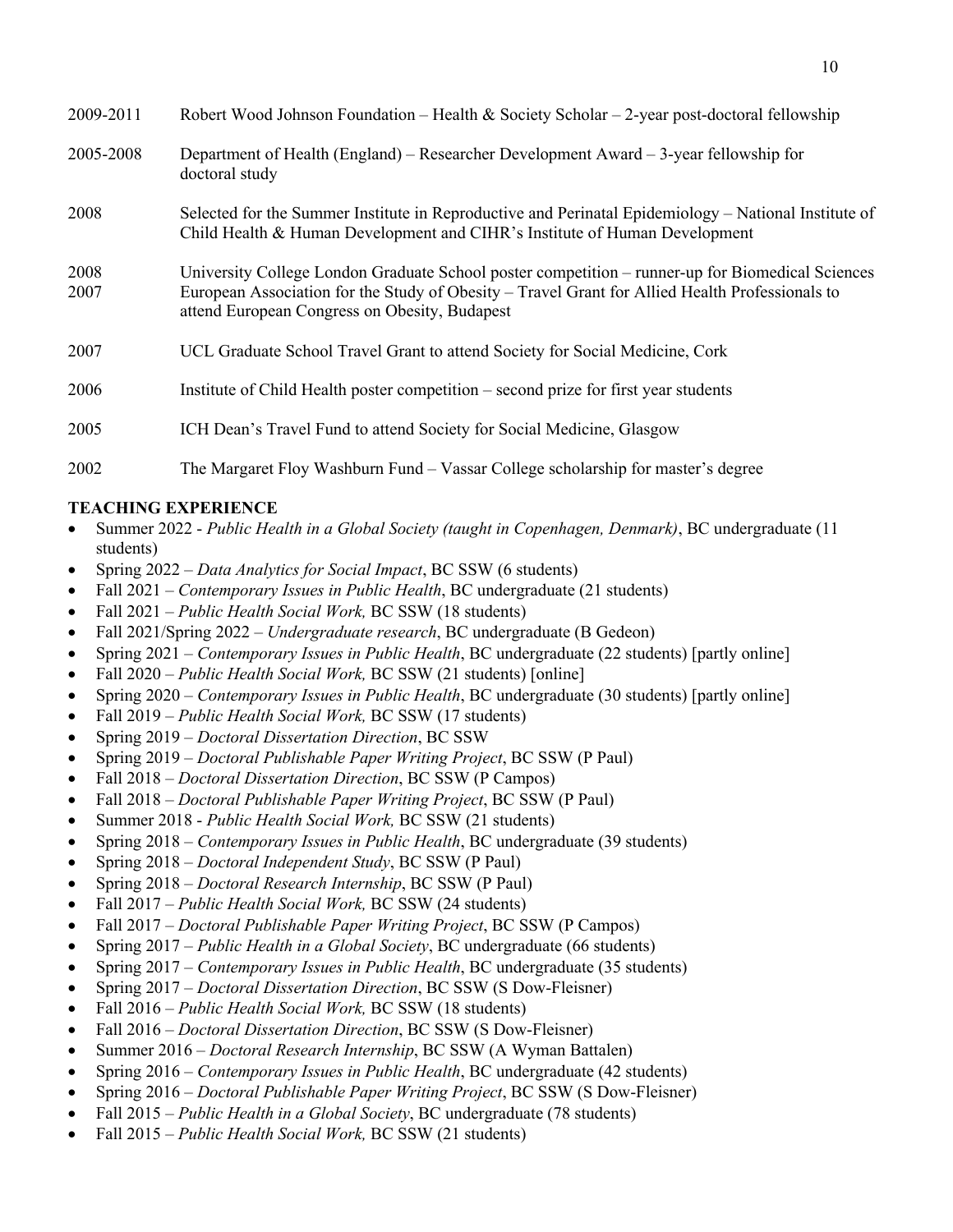- Fall 2015 *Doctoral Publishable Paper Writing Project*, BC SSW (S Dow-Fleisner)
- Summer 2015 *Doctoral Independent Study*, BC SSW (S Dow-Fleisner)
- Summer 2015 *Doctoral Publishable Paper Writing Project*, BC SSW (S Dow-Fleisner)
- Spring 2015 *Contemporary Issues in Public Health*, BC undergraduate (28 students)
- Fall 2014 *Public Health in a Global Society*, BC undergraduate (67 students)
- Fall 2014 *Public Health Social Work,* BC SSW (18 students)
- Spring 2014 *Program Evaluation* (2 sections), BC SSW (21 students; 23 students)
- Fall 2013 *Advanced Directed Reading*, BC School of Theology and Ministry (M Rozier)

# **STUDENT MENTORING ACTIVITIES**

## **Dissertation chair**

- Paola Campos: SSW Cross-national comparison examining breastfeeding and child malnutrition among Mexicans – defended 11/2019
- Addie Wyman Battalen: SSW Beliefs, perceptions, and socialization practices of lesbian, gay, and heterosexual adoptive parents – defended 03/2018 (co-chair with Professor Ruth McRoy)
- Sarah Dow-Fleisner: SSW Defying the odds: Child health and wellbeing in the context of maternal depression defended 09/2017
- HaeNim Lee: SSW Co-residence with grandparents and adolescent health in three-generational family households: a 3-paper dissertation – defended 06/2017 (co-chair with Professor David Takeuchi)
- Jennifer Cole: SSW The social context of health risks and resilience among US adolescents: a 3-paper dissertation – defended 04/2015 (co-chair with Professor David Takeuchi)

## **Dissertation committee**

- Pooja Paul: SSW Male partner attendance in antenatal care: Implications for service utilization and infant birth outcomes – defended 04/2021
- Marco Ghiani: BC Department of Economics Essays in Applied Health Economics defended 05/2018
- Anne Leong: SSW Satisfaction and involvement in Head Start among diverse families defended 05/2017
- Melissa Kull: BC School of Education Early physical health problems as developmental liabilities for school readiness: associations with early learning contexts and family socioeconomic status – defended 04/2015

## **Publishable paper**

- Pooja Paul: SSW Impact of contraceptive coverage policies on adolescent contraceptive use and risky sexual behaviors – defended 05/2019 (chair)
- Paola Campos: SSW The association between breastfeeding and infant overweight in Mexico: an ecological systems approach – defended 03/2018 (chair)
- Sarah Dow-Fleisner: SSW Child physical wellbeing in the context of maternal depression: Understanding the influence of risk and protective factors – defended 06/2016 (chair)
- HaeNim Lee: SSW Co-residence with grandparents and the Body Mass Index (BMI) during adolescence and early adulthood – defended 04/2015 (co-chair with Professor David Takeuchi)
- Jennifer Cole: SSW The role of co-occurring psychosocial health conditions in the risk of sexually transmitted infections among sexually experienced young adults in the United States – defended 08/2013 (reviewer)

## **Undergraduate students**

- Senior thesis advisor: Brittney Gedeon University student experiences with food insecurity during the COVID-19 pandemic (09/2021-05/2022)
- Advisor of global public health intern (05/2021-08/2021) and Undergraduate Research Fellowship (01/2022- 05/2022): Alex Pastrana – Impact of e-cigarette policies on adolescent e-cigarette use (URF co-supervised with Professor Phil Landrigan)
- Undergraduate Research Fellowship: Ryan Cattich Quantifying suicide among undergraduate students (09/2020- 12/2021) (co-supervised with Professor Tracy Regan)
- Undergraduate Research Fellowship: Yiqing 'Laurel' Kuang Impact of tobacco control policies on disparities in prenatal smoking and birth outcomes (09/2019-05/2022) (co-supervised with Professor Kit Baum)
- Undergraduate Research Fellowship: Harry Shanmugam Impact of state-level medication policies on adolescent misuse or "off label use" of medications (06/2018-05/2021) (co-supervised with Professor Kit Baum)
- McNair Scholars advisor: Isaacson Michel Comparative analysis of policy and preventive measures for Zika virus: assessment between Brazil and the United States (10/2015-12/2016)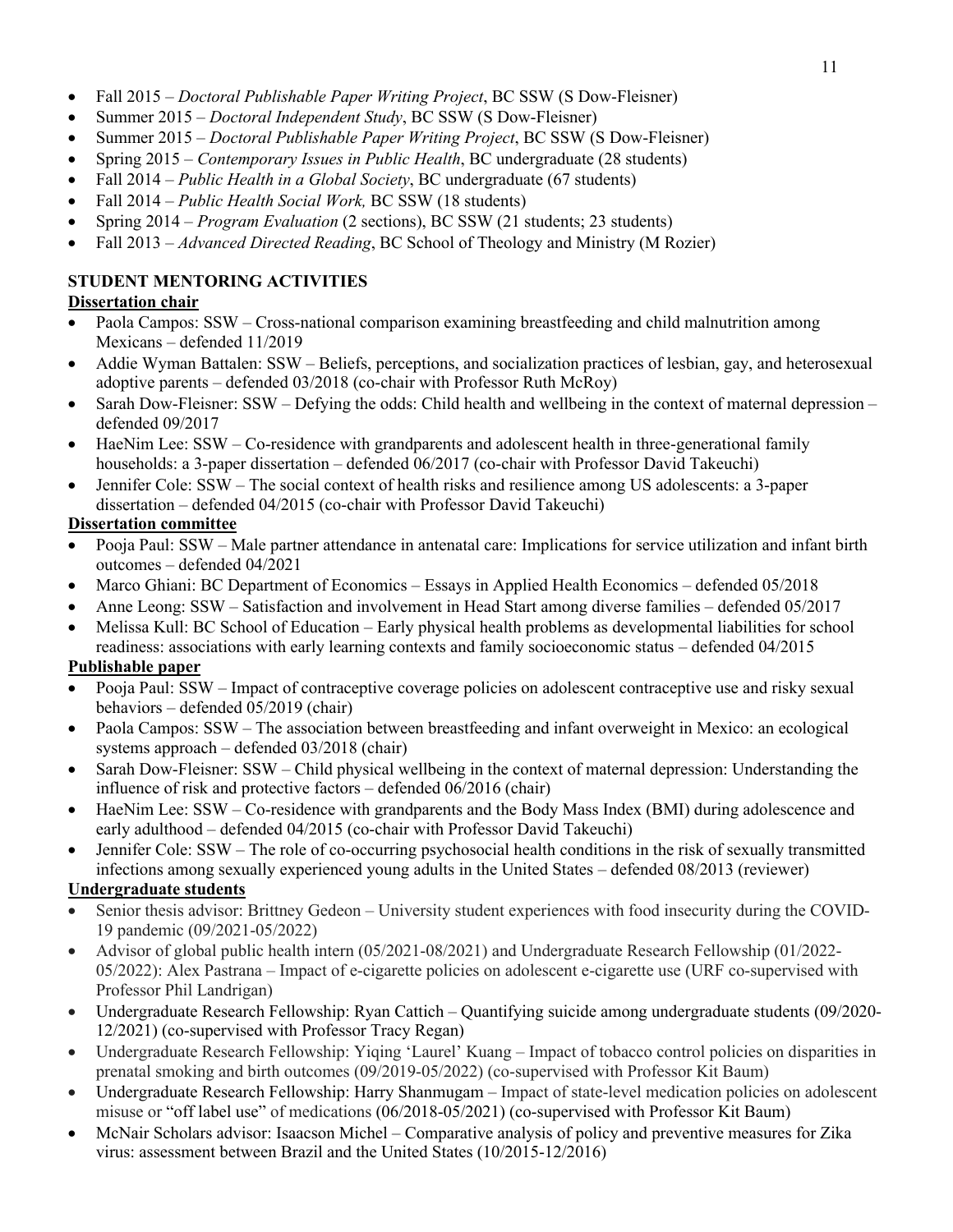• Undergraduate Research Fellowship: Nicoline Bach – Impact of tobacco control policies on adolescent tobacco use (09/2014-04/2015) (co-supervised with Professor Kit Baum)

## **INVITED PRESENTATIONS**

- Advancing Research and Scholarship at BC: Responding to Covid-19 (October 30, 2020): Moderator for invited guest panel
- Ethical Challenges in Global Public Health Conference: Climate change, pollution and the health of the poor, Boston College (September 16, 2019): Families: Prevention and addressing health disparities
- Epidemiology Unit, International Agency for Research on Cancer (IARC) (May 29, 2019): The downstream effects of state tobacco control policies on birth outcomes: do policies impact disparities?
- Seminar: Reproductive and childbirth technologies: risk regulation, body governance, public controversies; Center for the Study of Social Movements, École des hautes études en sciences sociales (EHESS; School for Advanced Studies in the Social Sciences in Paris) (May 6, 2019): Racial/ethnic differences in cesarean deliveries and VBACs: a view from the US
- Department of Population, Policy and Practice at UCL GOS Institute of Child Health, University College London (February 7, 2019): Using data linkage to evaluate the impact of policies on disparities in maternal and child health
- Institute of Psychiatry at King's College London (January 31, 2019): Tobacco control policies and maternal smoking during pregnancy: do policies impact disparities?
- Glasgow MRC/CSO Social and Public Health Sciences Unit at University of Glasgow (January 9, 2019): The downstream effects of state tobacco control policies on birth outcomes: do policies impact disparities?
- Department of Global Health & Social Medicine at King's College London (November 14, 2018): Tobacco control policies and maternal smoking during pregnancy: do policies impact disparities?
- Neonatal/Perinatal Epidemiology Conference at Beth Israel Deaconess Medical Center (March 3, 2016): Tobacco control policies and maternal smoking during pregnancy: do policies impact disparities?
- Social Statistics Seminar at McGill University (February 17, 2016): The intended (and unintended) consequences of tobacco control policies on adolescent tobacco use
- Advancing Research and Scholarship at BC: Global Public Health: policy, disparity, disease (December 11, 2014): How tobacco control policies affect maternal and child health
- BC School of Social Work Advisory Board (October 29, 2014): Public health social work
- Collaborative Research Forum sponsored by the BC Schools of Education, Nursing, and Social Work (March 24, 2014): What happens after the introduction of smoke-free legislation? An examination of emergency department visits for children's ear and respiratory infections
- Resident Advocacy Project (RAP) session for medical residents in the Urban Health Advocacy Track at Boston Children's Hospital and Boston Medical Center (October 3, 2013): Secondhand smoke exposure and child health: the role of policy
- Together, Let's Clear the Air: A Smoke-Free Housing Resident Summit presented by the Tobacco-Free Living Community of Practice of the Massachusetts Partnership for Health Promotion and Chronic Disease Prevention (June 20, 2013): Secondhand smoke exposure: a focus on children
- Applied Microeconomics seminar, Economics department, BC (December 5, 2012): Tobacco control policies and maternal smoking during pregnancy: do policies impact disparities?

## **BOSTON COLLEGE COMMITTEES**

- Boston College faculty representative for Federal Demonstration Partnership (December 2021-present)
- Member of leadership team for Institute of Early Childhood Policy at Boston College (September 2021-present)
- Member of planning committee for Park Street Corporation speaker series (September 2018-present)
- Member of Global Public Health and the Common Good Minor (September 2014-present)
- Member of COVID-19 Faculty Seminar/Task Force (May 2020-August 2021)
- Member of University Research Council (09/2012-08/2018)
- Member of planning committee for Advancing Research and Scholarship at BC (03/2014-03/2016)

## **BC SCHOOL OF SOCIAL WORK COMMITTEES**

• Member of SSW Doctoral Committee (December 2019-present); Doctoral Committee Co-Chair (October 2020- May 2021)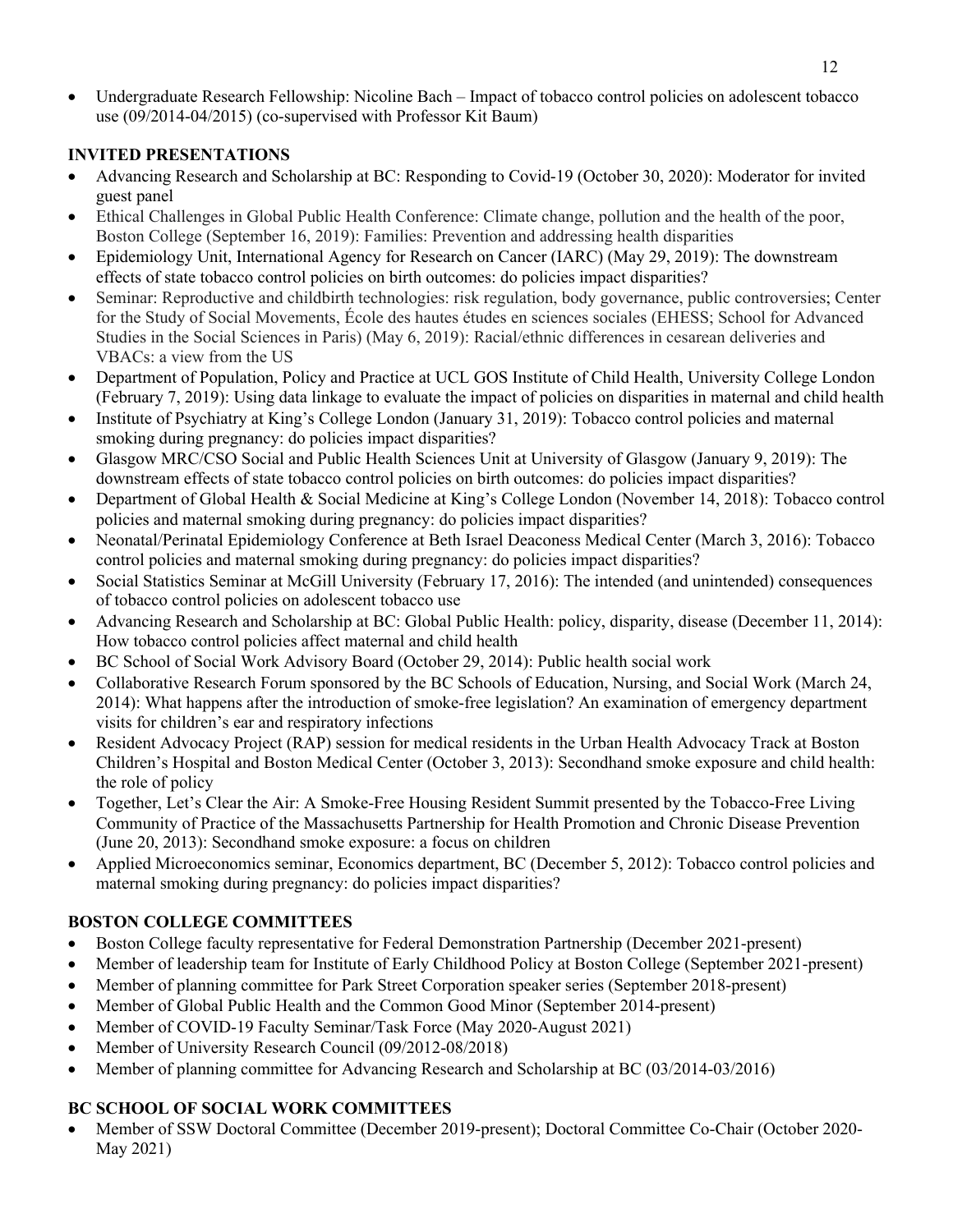- Member of SSW Promotion and Tenure Committee (September 2019-May 2022)
- Member of SSW Health and Mental Health Committee (September 2012-present)
- Advisory Board Member, Harm Reduction Training (HaRT) Scholars Program (September 2021-present)
- Member of SSW Strategic Planning Committee (April 2017-December 2017)
- Member of SSW Search Committee (September 2014-May 2017)

# **OTHER COMMITTEES AND EDITORIAL BOARDS**

- Associate Editor, *BMC Public Health* journal (impact factor: 2.567) (July 2018-July 2019; October 2020-present); Section Editor for Health Policies, Systems and Management in High-Income Countries, *BMC Public Health* journal (August 2019-September 2020)
- Member of editorial board for *Maternal & Child Nutrition* journal (impact factor: 3.305) (September 2010-present) (Invited for second 5-year term May 2016)
- Co-representative of Robert Wood Johnson Foundation Health and Society Scholars alumni (April 2016- December 2019)
- Member of Education Committee, Society for Epidemiologic Research (February 2013-June 2016)

# **OTHER PROFESSIONAL ACTIVITIES**

- Co-chair of SACRU Working Group 7 "Gender Equity and the University" (November 2021-present)
- Member of working group for Research to Action webinar and discussion series, Interdisciplinary Association for Population Health Science (June 2021-present)
- Mentor with monthly meetings for members of the Society for Epidemiologic Research (January-June 2020) and Interdisciplinary Association for Population Health Science (February 2020-June 2021)
- Member of the 2018, 2020, 2021, and 2022 Society for Social Work Research Deborah K. Padgett Early Career Achievement Awards Committee
- Faculty advisor to undergraduate club, Public Health Club at BC (September 2015-August 2018, September 2019present)
- Invited grant reviewer for: Centers for Disease Control and Prevention invited member of Special Emphasis Panel to review Pregnancy Risk Assessment Monitoring System (PRAMS) proposals (October 2020); Centers for Disease Control and Prevention invited member of Special Emphasis Panel to review Pregnancy Risk Assessment Monitoring System (PRAMS) proposals (January 2016); TOP grant, Netherlands Organization for Health Research and Development (August 2012); Health Technology Assessment programme, National Institute for Health Research, UK (September 2010)
- Invited reviewer for AHRQ report (EHC-2017-03-0008.R2): Breastfeeding Programs and Policies, Breastfeeding Uptake, and Maternal Health Outcomes in Developed Countries (March 2018)
- Centers for Disease Control and Prevention invited member of Special Emphasis Panel to review Natural Experiments of Policy and Built Environment Impact on Diabetes Risk (FOA DP17-003) proposals (April 2017)
- Invited blog post for NIH/OBSSR website as finalist for Matilda White Riley Early Stage Investigator Honors (July 2016): *Do cigarette taxes and smoke-free legislation reduce teen smoking?* https://obssr.od.nih.gov/do-cigarette-taxes-and-smoke-free-legislation-reduce-teen-smoking/
- Robert Wood Johnson Foundation invited reviewer for *Evidence for Action: Investigator-Initiated Research to Build a Culture of Health* (April 2016)
- Invited speaker on Careers in Health Care panel, BC Career Center (September 30, 2015)
- Organizing events to bring global public health to the BC community, sponsored by the Institute of Liberal Arts (September 2014-August 2017)
- Reviewer for: *American Journal of Epidemiology, American Journal of Preventive Medicine, American Journal of Public Health, Annals of Global Health, Archives of Disease in Childhood, BMC Health Services Research, BMC Public Health, Drug Abuse and Dependence, Epidemiology, Ethnicity and Health, Globalization and Health, Health Affairs, Health Policy, Health Services Research, International Journal of Pediatric Obesity, JAMA Pediatrics, Journal of Epidemiology and Community Health, Maternal & Child Nutrition, Nicotine & Tobacco Research, Pediatrics, Preventive Medicine, Scientific Reports, Social Science & Medicine, Women's Health issues*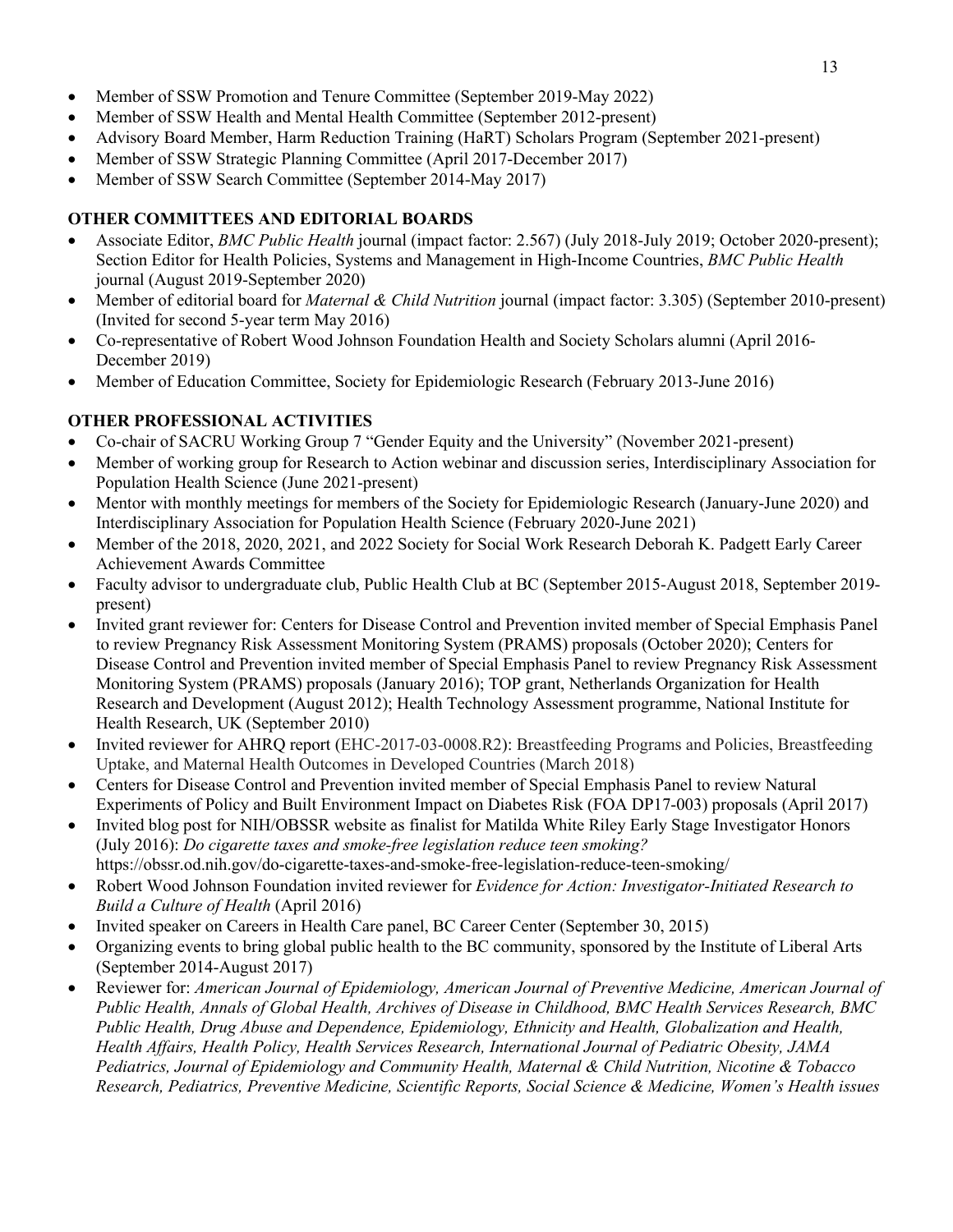### **CONFERENCE PRESENTATIONS AND OUTPUTS**

\*denotes student advisee author

### **Conference presentations**

65. Riobueno-Naylor A, Lai BS, Zhao Z, Rao Z, Aubé S, Colgan CA, **Hawkins S**, Baum C. *Cumulative weatherrelated disaster exposure and youth depression*. Poster presentation, Natural Hazards Research and Applications Conference, July 2022, online.

64. Carey NE, Coley RL, **Hawkins SS**, Baum CF. *State COVID policies, COVID stressors, and young adult mental health outcomes*. Poster presentation, American Association for Public Policy Analysis & Management, November 2021, Austin, TX.

63. **Hawkins SS**, Schuele H, Landrigan PJ, Baum CF. *Impact of fracking on birth outcomes across the US*. Poster presentation, Society for Social Work Research, January 2022, Washington, DC.

62. **Hawkins SS**, Schuele H, Landrigan PJ, Baum CF. *Impact of fracking on birth weight across the US.* Poster presentation, Interdisciplinary Association of Population Health Science (remote), October 2021, Baltimore, MD.

61. \*Paul PL, Pace LE, **Hawkins SS**. *Impact of contraceptive coverage policies on adolescent contraceptive use and risky sexual behaviors*. Oral presentation, Society for Social Work Research (remote), January 2021, San Francisco, CA.

60. **Hawkins SS**, Horvath K, Baum CF. *Impact of the Affordable Care Act on breast pumps and breastfeeding by health insurance type*. Poster presentation, Society for Epidemiologic Research, December 2020, Boston, MA.

59. Levin SR, **Hawkins SS**, Farber A, Goodney PP, Osborne NH, Tan T-W, Siracuse JJ. *Patients undergoing interventions for intermittent claudication in states that increased cigarette tax are less likely to actively smoke.* Oral presentation, New England Society for Vascular Surgery, September 2020, Boston, MA.

58. Yimsaard P, McNeill A, Yong H-H, Cummings KM, Chung-Hall J, **Hawkins SS**, Quah ACK, Fong GT, O'Connor RJ, Hitchman S. *Gender differences in vaping product usage: Findings from the 2018 ITC Four Country Smoking and Vaping Survey*. Poster presentation, Society for Research on Nicotine and Tobacco, March 2020, New Orleans, LA.

57. **Hawkins SS**, Ghiani M, Harper S, Baum CF, Kaufman JS. *Impact of state-level changes on maternal mortality: A population-based, quasi-experimental study*. Oral presentation, Society for Social Work Research, January 2020, Washington, DC.

56. **Hawkins SS**, Horvath K, Cohen J, Pace LE, Baum CF. *The impact of policy changes on HPV vaccine completion: A natural experiment*. Poster presentation, Applying Big Data to Address the Social Determinants of Health in Oncology: A Workshop, October 2019, Washington, DC.

55. **Hawkins SS**, Horvath K, Cohen J, Pace LE, Baum CF. *The impact of policy changes on HPV vaccine completion: A natural experiment*. Poster presentation, Interdisciplinary Association of Population Health Science, October 2019, Seattle, WA.

54. Baum CF, Sabbath E, **Hawkins SS**. *State-level gun policy changes and rate of workplace homicide in the United States*. Oral presentation, London Stata Conference, September 2019, London, England.

53. Baum CF, Sabbath E, **Hawkins SS**. *State-level gun policy changes and rate of workplace homicide in the United States*. Oral presentation, Nordic and Baltic Stata Users Group Meeting, August 2019, Stockholm, Sweden.

52. \*Campos AP, **Hawkins S.** *Cross-national comparison examining breastfeeding and child malnutrition among Mexicans*. Poster presentation, American Society for Nutrition. June 2019, Baltimore, MD. Abstract: *Current Developments in Nutrition* 2019;3(Suppl 1): pii:nzz048.P11-106-19.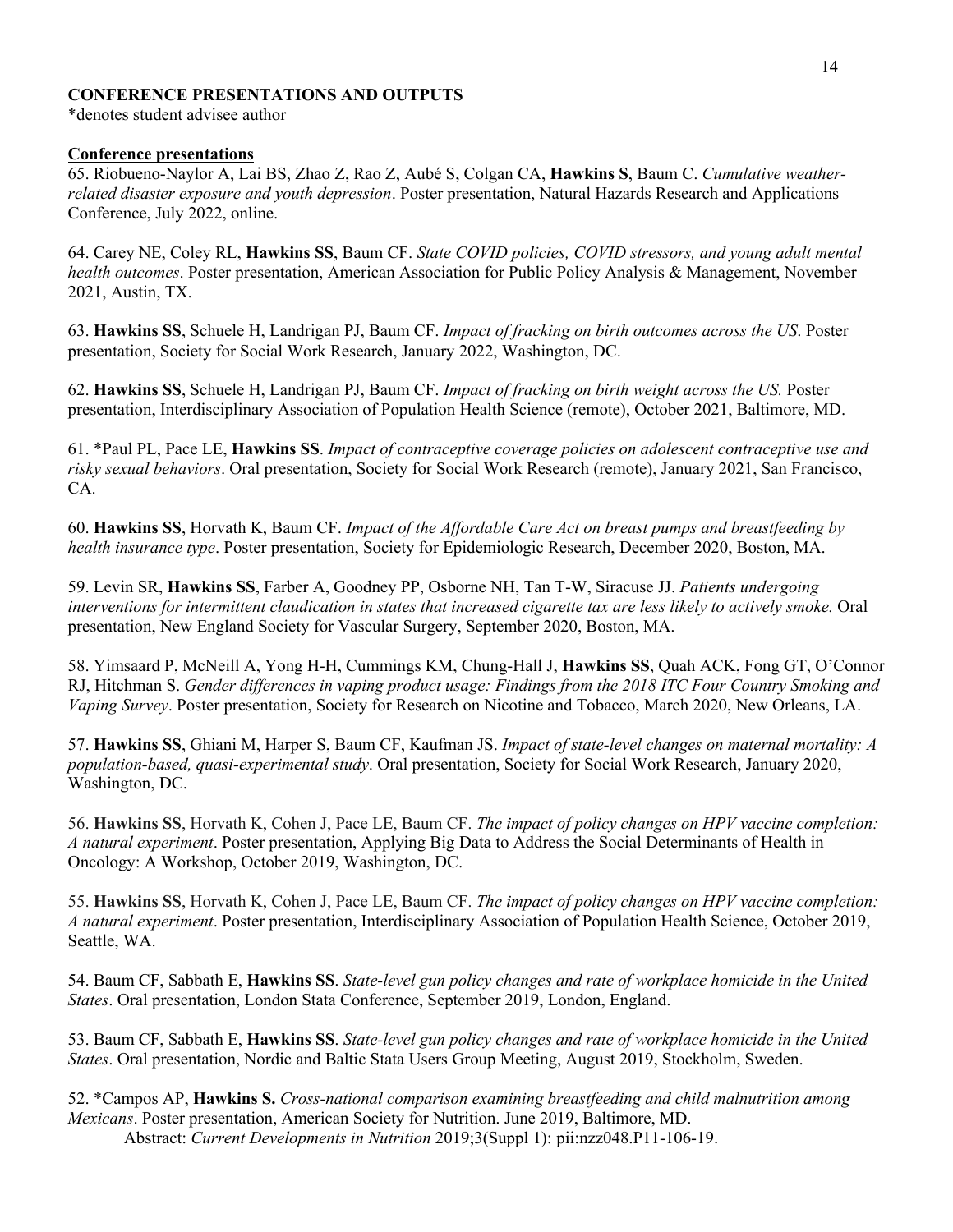51. **Hawkins SS,** Ghiani M, Harper S, Baum CF, Kaufman JS. *Impact of state-level changes on maternal mortality: A population-based, quasi-experimental study*. Oral presentation, International Conference on Economic Modeling and Data Science. July 2019, Ponta Delgada, Azores, Portugal.

50. Pace LE, Baum CF, Horvath K, Raja SC, Cohen J, **Hawkins SS**. *BRCA testing in Massachusetts among women with private insurance or Medicaid, 2011-2015*. Oral presentation, Society of General Internal Medicine. May 2019, Washington, DC.

49. Haakenstad A, **Hawkins S**, Pace L, Cohen J. *The impact of the Affordable Care Act on rural-urban disparities in colonoscopies in Maine: An interrupted time series analysis*. Oral presentation, International Health Economics Association. July 2019, Basel, Switzerland.

48. Haakenstad A, **Hawkins S**, Pace LE, Cohen J. *The impact of the Affordable Care Act on rural-urban disparities in colonoscopies in Maine: An interrupted time series analysis*. Oral presentation, Academy Health. June 2019, Washington, DC.

47. **Hawkins SS**, Horvath K, Cohen J, Pace LE, Baum CF. *The impact of policy changes on HPV vaccination rates: A natural experiment*. Poster presentation, Academy Health. June 2019, Washington, DC.

46. Coley RL, **Hawkins SS**, Ghiani M, Kruzik C, Baum CF. *The role of shifting marijuana policies in adolescent substance use*. Poster presentation, Society for Research in Child Development, March 2019, Baltimore, MD.

45. \*Wyman Battalen A, Goldberg A, Brodzinsky D, McRoy R, **Hawkins S**. *Predictors of access, use, and satisfaction with adoption-competent mental health services among sexual minority and heterosexual adoptive parents*. Oral presentation, Society for Society Work Research, January 2019, San Francisco, CA.

44. Edmonds JK, **Hawkins SS**. *Analysis of cesarean section rates in the United States using the Robson classification system*. Poster presentation, American Public Health Association, November 2018, San Diego, CA.

43. **Hawkins SS**, Ghiani M, Harper S, Baum CF, Kaufman JS. *Impact of state-level policy changes on maternal mortality: a quasi-experimental study*. Poster presentation, Population Health Science Research Workshop, October 2017, Boston, MA.

42. **Hawkins SS**, Baum CF. *The downstream effects of state tobacco control policies on birth outcomes*. Poster presentation, Interdisciplinary Association for Population Health Science, October 2017, Austin, TX. \*Poster prize

41. \*Axelrad H, Sabbath E, **Hawkins SS**. *The influence of the Great Recession on employment outcomes in European older workers*. Poster presentation, The International Association of Gerontology and Geriatrics World Congress, July 2017, San Francisco, CA.

40. **Hawkins SS**, Baum CF. *The downstream effects of state tobacco control policies on birth defects*. Poster presentation, Society for Pediatric and Perinatal Epidemiologic Research, June 2017, Seattle, WA.

39. \*Dow-Fleisner S, **Hawkins SS**. *Child physical wellbeing in the context of maternal depression: Understanding the influence of risk and protective factors.* Oral presentation, Society for Social Work and Research, January 2017, New Orleans, LA.

38. \*Lee HN, **Hawkins S**, Takeuchi D. *Three-generational households and family characteristics with family structural, social-economic and cultural factors*. Oral presentation, Society for Social Work and Research, January 2017, New Orleans, LA.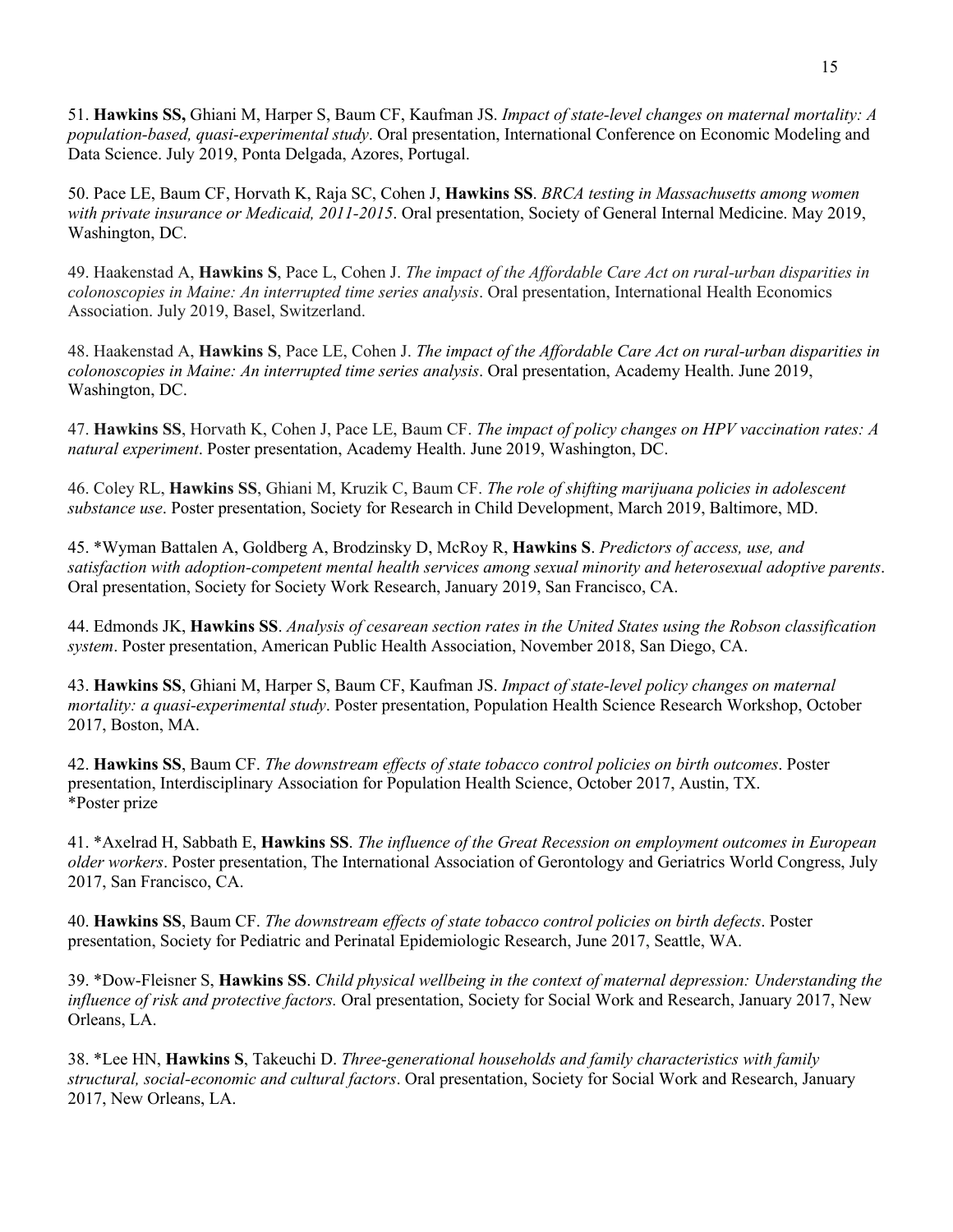37. \*Leong AD, Berzin SC, **Hawkins SS**. *Involvement in Head Start services among diverse immigrant families*. Poster presentation, Society for Social Work and Research, January 2017, New Orleans, LA.

36. \*Cole JT, **Hawkins SS,** Takeuchi D. *Sleeping in a digital world: The role of excessive media use on adolescent sleep inadequacy*. Poster presentation, Society for Social Work and Research, January 2017, New Orleans, LA.

35. \*Cole JT, **Hawkins SS,** Takeuchi D. *The role of resilience and social connectedness on sexually transmitted infections among US young adults*. Poster presentation, Society for Social Work and Research, January 2017, New Orleans, LA.

34. \*Axelrad H, Sabbath E, **Hawkins SS**. *The influence of the Great Recession on health outcomes in European older workers*. Oral Presentation, The Gerontological Society of America, November 2016, New Orleans, LA.

33. **Hawkins SS,** Cormun V, Baum CF. *Using big data to examine the impact of the Affordable Care Act on disparities in breastfeeding*. Oral presentation, Interdisciplinary Association for Population Health Science, September 2016, State College, PA.

32. **Hawkins SS,** Cormun V, Baum CF. *Using big data to examine the impact of the Affordable Care Act on disparities in breastfeeding*. Poster presentation, Epidemiology Congress of the Americas, June 2016, Miami, FL.

31. **Hawkins SS**, Rifas-Shiman SL, Baum CF, Gillman MW, Taveras EM. *Using a sibling design to examine the association of breastfeeding with early childhood obesity*. Poster presentation, Epidemiology Congress of the Americas, June 2016, Miami, FL.

30. Rifas-Shiman SL, **Hawkins SS**, Gillman MW, Taveras EM. *Smoking during pregnancy and BMI-z at age 5 years: within-family analysis*. Poster presentation, Epidemiology Congress of the Americas, June 2016, Miami, FL.

29. \*Lee HN, **Hawkins S**, Takeuchi D. *Co-residence with grandparents and the Body Mass Index (BMI) during adolescence and early adulthood.* Oral presentation, Society for Social Work and Research, January 2016, Washington, DC.

28. Rifas-Shiman SL, **Hawkins SS**, Kleinman K, Gillman MW, Taveras EM. *Delivery by caesarean section and BMIz at age 5 years: within-family analysis.* Poster presentation, The Obesity Society, November 2015, Los Angeles, CA.

27. Cheng ER, **Hawkins SS**, Rifas-Shiman SL, Gillman MW, Taveras EM. *Associations of missing father demographics on infant birth certificate with early life risk factors for childhood obesity.* Poster presentation, The Obesity Society, November 2015, Los Angeles, CA.

26. **Hawkins SS**, Rifas-Shiman SL, Gillman MW, Taveras EM. *Racial differences in crossing growth percentiles in infancy and risk of childhood obesity*. Poster presentation, Society for Pediatric and Perinatal Epidemiologic Research, June 2015, Denver, CO.

25. Shafer EF, **Hawkins SS.** *Child sex and breastfeeding bias in the United States*. Oral presentation, Population Association of America, April 2015, San Diego, CA.

24. **Hawkins SS.** *Data linkage to examine disparities in child obesity.* Invited symposium, Life course factors shaping prospects for longevity. Society for Social Work and Research, January 2015, New Orleans, LA.

23. \*Cole TJ, **Hawkins SS**, Takeuchi D. *The role of psychosocial conditions on sexually transmitted infection risk among U.S. young adults*. Poster presentation, STD Prevention Conference, June 2014, Atlanta, GA.

22. **Hawkins SS,** Hristakeva S, Gottlieb M, Baum CF. *Reduction in emergency department visits for children's ear and respiratory infections after the introduction of smoke-free legislation.* Oral presentation, Population Association of America, May 2014, Boston, MA.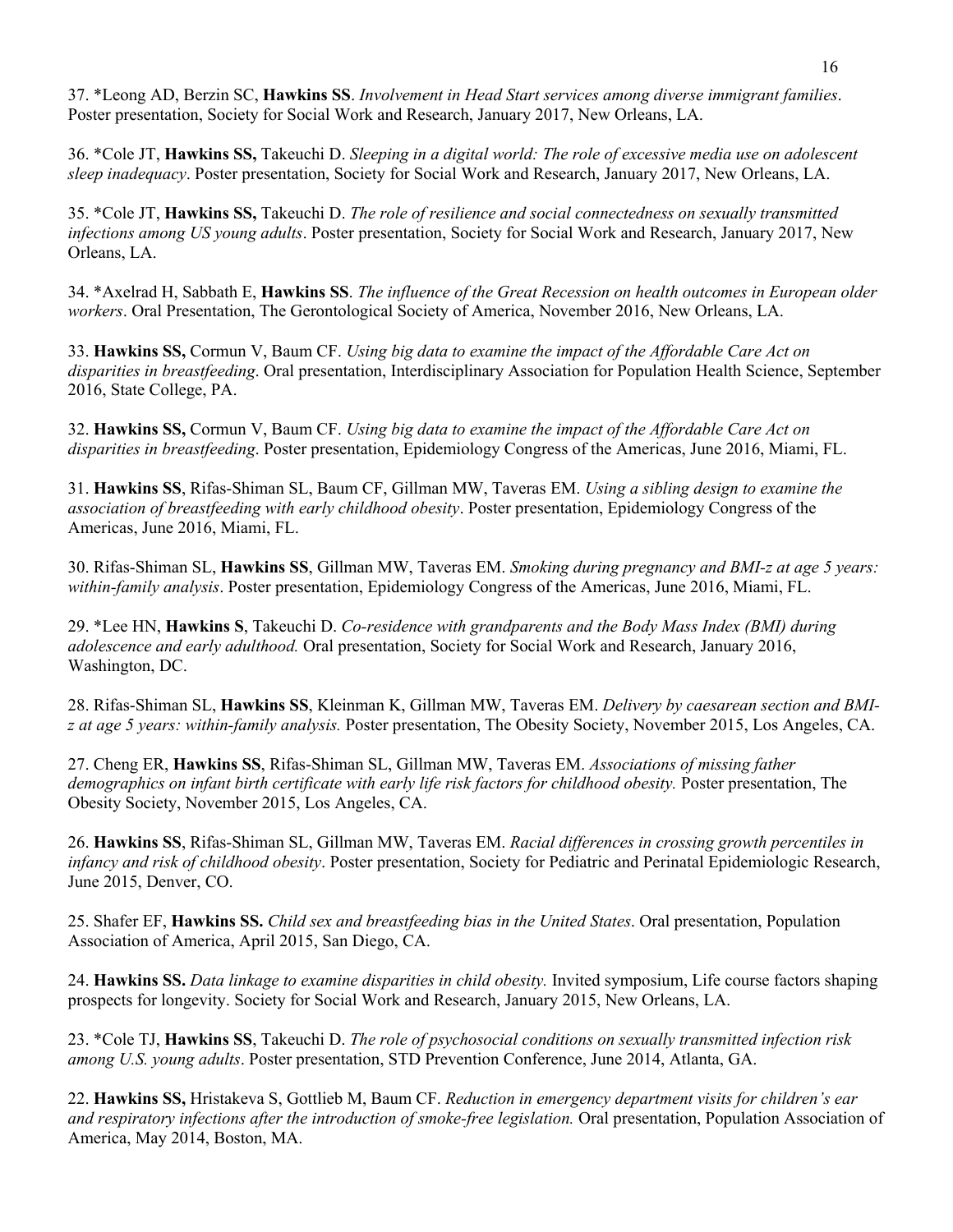21. **Hawkins SS,** Stern AD, Baum CF. *The impact of tobacco control policies on disparities in maternal smoking during pregnancy.* Oral presentation, Society for Epidemiologic Research, June 2013, Boston, MA. Abstract: *American Journal of Epidemiology* 2013;177(11 suppl):S55.

20. **Hawkins SS,** Stern AD, Baum CF. *The impact of tobacco control policies on disparities in birth weight.* Poster presentation, Society for Pediatric and Perinatal Epidemiologic Research, June 2013, Boston, MA.

19. **Hawkins SS**, Oken E, Gillman M. *Obesity and the Life Course.* Paper presented at the Maternal and Child Health Life Course Research Network, Maternal and Child Health Bureau, US Department of Health and Human Services, Rockville, MD, February 21-22, 2013.

18. **Hawkins SS,** Gillman M. *Do state-level breastfeeding policies promote breastfeeding?* Poster presentation, Population Association of America, May 2012, San Francisco, CA.

17. **Hawkins SS,** Chandra A, Berkman L. *The impact of tobacco control policies on disparities in low birthweight.* Oral presentation, American Public Health Association, October 2011, Washington, DC.

16. **Hawkins SS,** Chandra A, Berkman L. *The impact of tobacco control policies on disparities in maternal smoking during pregnancy.* Poster presentation, Society for Pediatric and Perinatal Epidemiologic Research, June 2011, Montreal, Canada.

15. \*Nguyen TT, **Hawkins SS.** *Current state of U.S. breastfeeding policies.* Poster presentation, Society for Pediatric and Perinatal Epidemiologic Research, June 2011, Montreal, Canada.

14. **Hawkins SS,** Chandra A, Berkman L. *The impact of tobacco control policies on disparities in children's secondhand smoke exposure*. Oral presentation, Society for Epidemiologic Research, June 2010, Seattle, Washington. Abstract: *American Journal of Epidemiology* 2010;171(suppl):S53.

13. **Hawkins SS**, Cole TJ, Law C, the Millennium Cohort Study Child Health Group. *Work/life balance: does maternal employment influence children's health behaviours?* Oral presentation – plenary session, Society for Social Medicine, September 2008, Southampton, England.

Abstract: *Journal of Epidemiology and Community Health* 2008(suppl);62:A35.

12. **Hawkins SS**, Pearce A, Cole TJ, Law C, the Millennium Cohort Study Child Health Group. *Does the environment influence obesity in preschool children from England?* Poster presentation, Society for Social Medicine, September 2007, Cork, Ireland.

11. **Hawkins SS**, Cole TJ, Law C, the Millennium Cohort Study Child Health Group. *Is maternal employment related to childhood overweight?* Oral presentation, European Congress on Obesity, April 2007, Budapest, Hungary. Abstract: *International Journal of Obesity* 2007;31(suppl):S38.

10. Griffiths LJ, Cole T, **Hawkins SS**, Law C, Dezateux C, the Millennium Cohort Study Child Health Group. *Weight gain and obesity at three years of age in the Millennium Cohort Study.* Poster presentation, International Conference on Child Cohort Studies, September 2006, Oxford, England.

9. Griffiths LJ, **Hawkins SS**, Law C, Tate AR, Dezateux C, the Millennium Cohort Study Child Health Group*. The impact of maternal employment on breastfeeding duration: findings from the Millennium Cohort Study.* Oral presentation, Annual Scientific Meeting of the Society for Social Medicine, September 2005, Glasgow, Scotland. Abstract: *Journal of Epidemiology and Community Health* 2005;59 (Suppl 1) A14.

8. **Hawkins SS,** Law C. *Patterns of funding for research on maternal and child health: A web-based survey*. Oral presentation, Annual Scientific Meeting of the Faculty of Public Health, June 2005, Scarborough, England.